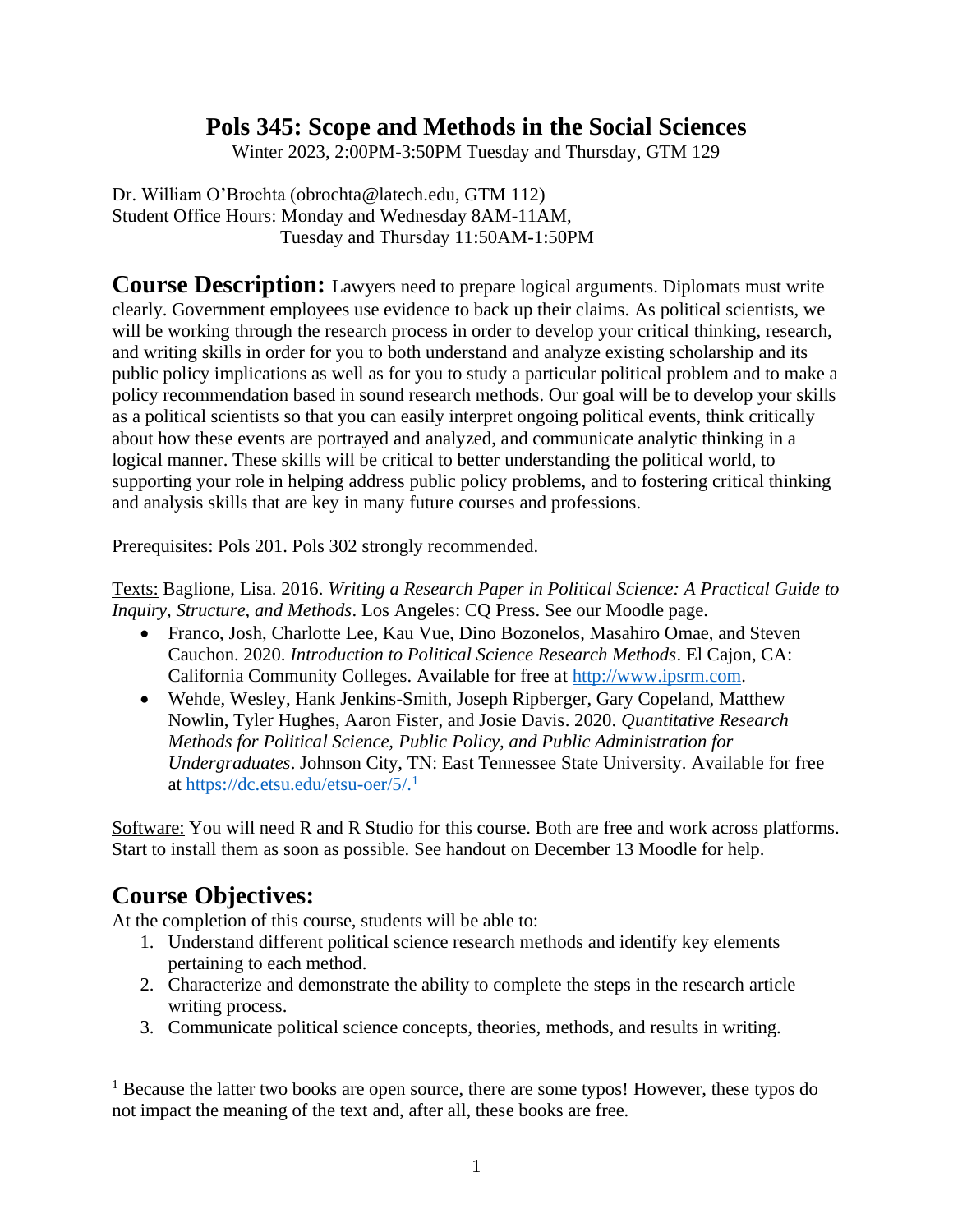- 4. Identify major design, methodological, and ethical issues in political science and be able to suggest possible solutions to these issues.
- 5. Understand and apply basic statistical analysis both in theory and using statistical software.
- 6. Independently gather, analyze, interpret, and present results of your own data analysis.
- 7. Develop policy relevant solutions to political science problems.

# **Assignments:**

| Assignment                    | Due Date                    | Percentage |
|-------------------------------|-----------------------------|------------|
| <b>Social Annotations</b>     | As indicated (most classes) | 12%        |
| R Code                        | As indicated (6 times)      | 5%         |
| <b>Class Engagement</b>       | Each class                  | 7%         |
| <b>Class Notes</b>            | January 24, February 28     | 10%        |
| <b>Qualitative Project</b>    |                             |            |
| Research Design and           | January 26                  | 6%         |
| <b>Interview Protocol</b>     |                             |            |
| Infographic                   | January 26                  | 6%         |
| <b>Research Article</b>       |                             |            |
| <b>Research Question</b>      | December 8                  | 4%         |
| Literature Review and         | December 20                 | 10%        |
| <b>Annotated Bibliography</b> |                             |            |
| Theory                        | January 17                  | 10%        |
| <b>Research Design</b>        | February 2                  | 12%        |
| <b>Research Article</b>       | February 28                 | 18%        |

# **Letter Grade Distribution:**

A ≥ 89.50; B 79.50 – 89.49; C 69.50 – 79.49; D 60.00 – 69.49; F ≤ 59.99; Satisfactory ≥ 69.50

# **Course Philosophy:**

This is an experiential learning course where we will work through the political science research process together. In order for you and your fellow political scientists to succeed, you must participate in class and spend a significant time working on your research article outside of class. This course will likely be the most challenging political science course you take in college, but you can and will succeed!

I expect that we will all work to maintain a positive classroom environment. While we often use data and models to provide evidence, political scientists do not have definitive answers to any question. Thus, we will work to understand others' perspectives in a constructive and respectful manner. During the course, we will be discussing topics that may be sensitive in nature for some students. Treat these topics with care and ground your comments in theories and methods from political science.

I am always looking to work on research with students. If you are excited by the research article you write during this course and want to continue working on research during your time at Tech,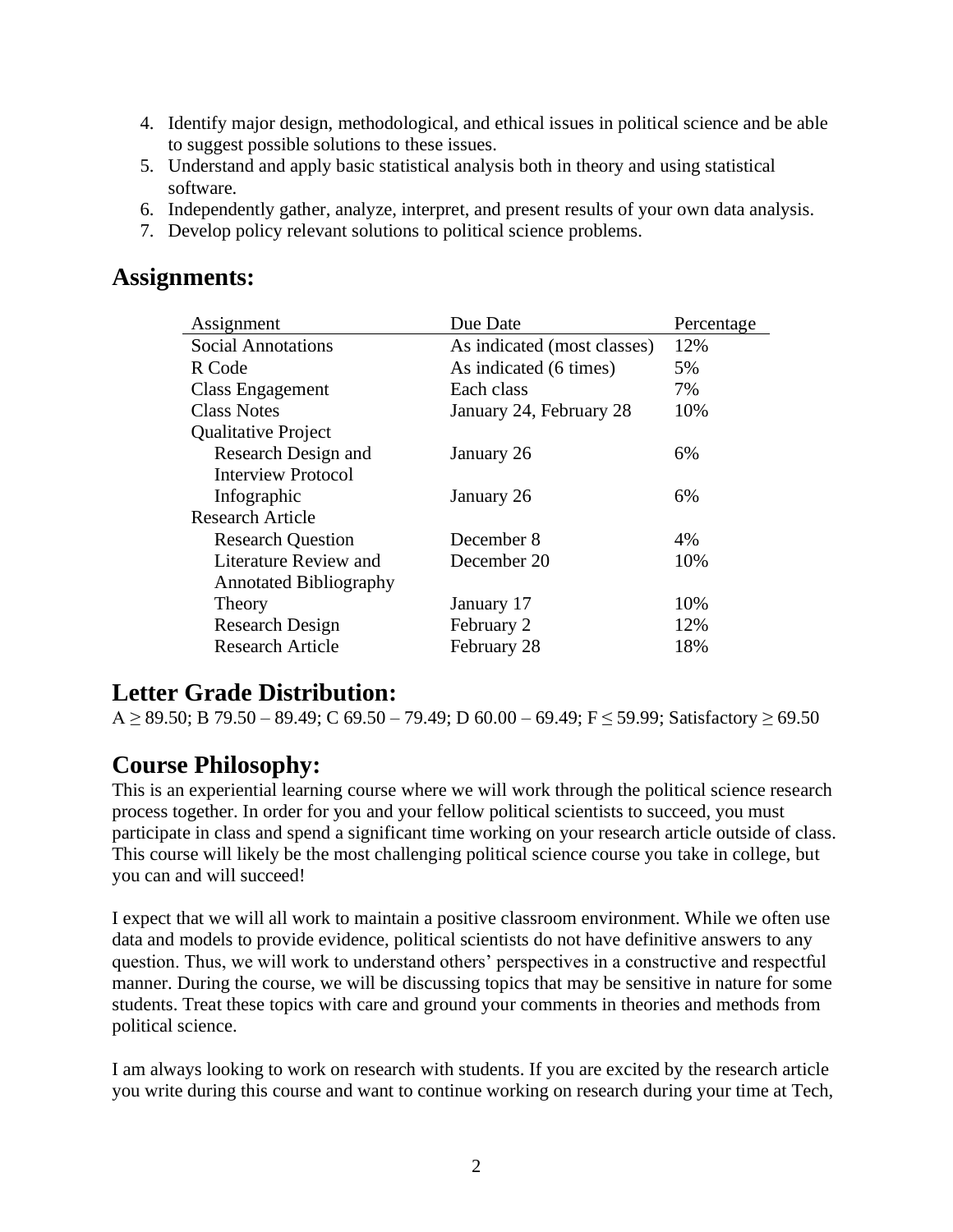please let me know. I am happy to continue to support your individual research projects and/or to work collaboratively on a research project.

# **Course Policies:**

- General:
	- o All assignments are to be turned in on Moodle and are due at class time on the date indicated unless otherwise noted. Your community engaged project poster must be printed/hard copy as well as submitted on Moodle.
	- o You are responsible for ensuring that your assignments submit to Moodle successfully and that the file you submitted can be displayed. All file submissions except the project poster and class notes must be in Microsoft Word (.doc or .docx) or PDF format. Files in other formats --- including Google Docs --- cannot be read by Moodle.
	- o Citations must be in American Political Science Association (APSA) style. Use of this style is important, as it governs the writing of professional political science. The APSA style manual is posted on Moodle.
		- Book format: Thompson, V. Elaine. 2014. *Clinton, Louisiana*. Lafayette, LA: University of Louisiana at Lafayette Press.
		- Journal article format: Chi, Guangqing and Jamie Boydstun. 2017. "Are Gasoline Prices a Factor in Residential Relocation Decisions?" *Journal of Planning Education and Research* 37(3): 334-346.
		- In-text citation format: Professors at Tech are doing interesting research (Chi and Boydstun 2017; Thompson 2014).
	- o Plagiarism, including inappropriate attribution, is an Honor Code Violation and is grounds for sanctions, a referral to the Director of Student Conduct, and failure of the course.
		- If you are unsure if you are plagiarizing, always cite your sources. If you are unsure if you are paraphrasing, rewrite to use either a direct quotation or paraphrase differently. Feel free to talk to me if you are unsure whether or how to cite a source.
		- You have the ability to submit assignments early on Moodle to obtain a Turnitin report. You can also use the Turnitin plugin on Google Docs to check your work.
		- Wikipedia is not an appropriate academic source.
- Student Office Hours:
	- o Student office hours are a time for you to come by to speak with me without an appointment. Please come by to see me early in the quarter. I am happy to discuss your progress in the course, political science topics, and potential career paths. These student office hours are for you; please do not feel like you are imposing by stopping by.
	- o This course requires individual consultations, and as such you must come by to meet with me during office hours. Please come by as early as you can during the quarter.
- Technology:
	- $\circ$  We will be using technology every day during class. As a result, you must bring a laptop to each of our class sessions. If you will not have regular access to a laptop,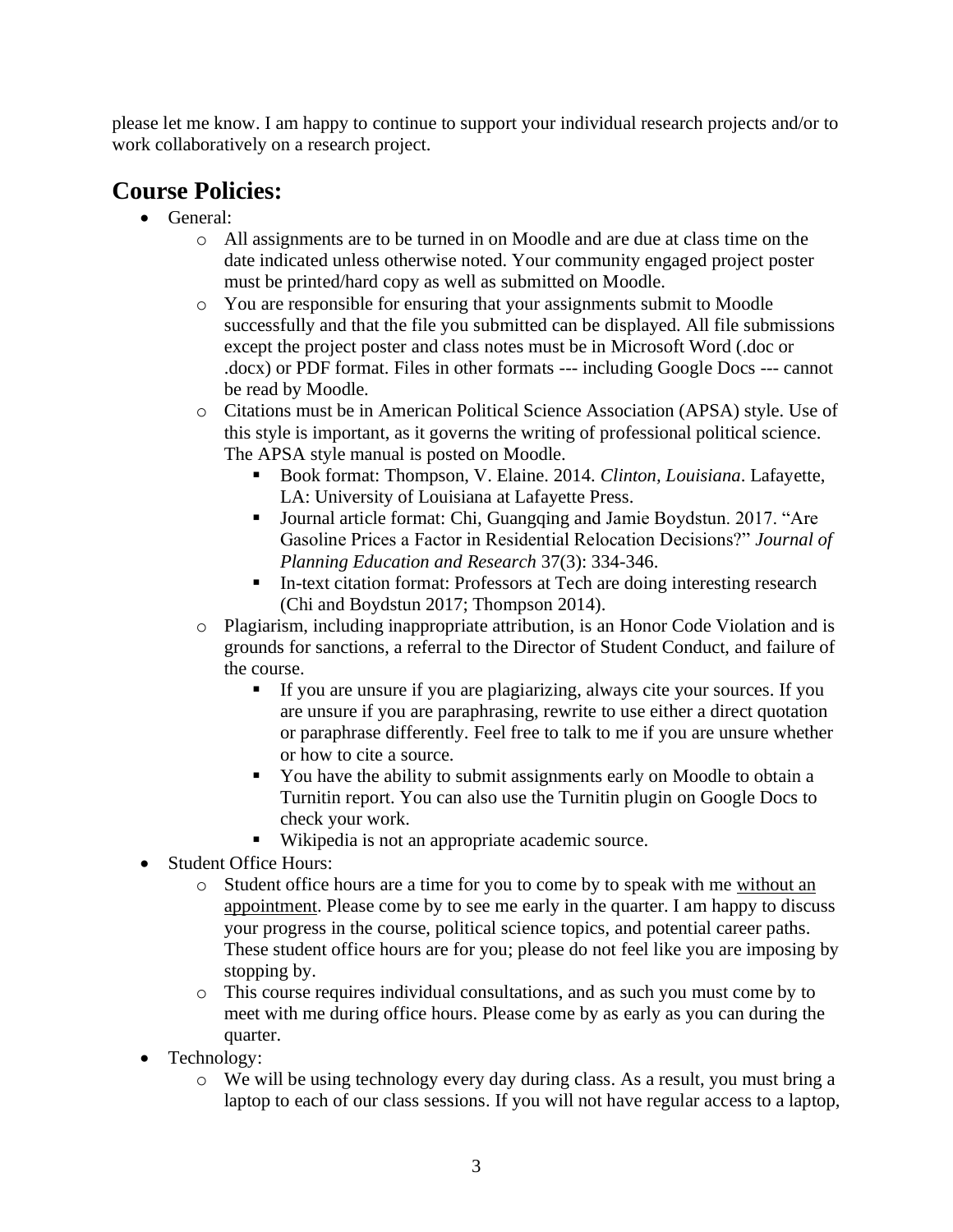you can borrow a laptop from the library, use a classmate's laptop, or speak with me and we will work out an alternative approach.

- o You are expected to use your devices for class purposes only. Using your device in other ways is distracting to other students, and I reserve the right to deduct up to 10% of your final grade or to drop you from the class in serious cases.
- o Taking photos or recording audio/video of class is not permitted without the instructor's permission.
- Attendance:
	- o Louisiana Tech University expects students to attend all of their classes, and faculty are required to keep attendance records in all of their classes for administrative and institutional purposes. I will check attendance during class.
	- o I understand that there are reasons that you may need to be absent from class. I expect that you will be responsible in attending class as much as possible. Accordingly, **you do not need to let me know when you will be absent**. If you are absent, it is your responsibility to learn what we did from someone else in class, to review all material on Moodle, and to come speak with me during student office hours if you have questions.
	- o You will be graded on your class engagement and your class notes. Attendance directly impacts your ability to complete these assignments.
	- o Attending class is the biggest key to success in this course. **It is best to limit absences to 3 or fewer during the quarter. 6 or more absences result in automatic failure from the course.**
- Late Work:
	- o All assignments in this course are most relevant to you and to the rest of the students if they are turned in the day that they are due. As such, assignments will only be accepted late if prior arrangements for an extension have been made.
	- o Extensions will only be given in extraordinary circumstances. Feel free to speak with me if numerous assignments are due around the same time; we can develop a plan together to help you complete everything on time. To request an extension, you must e-mail me at least 48 hours before the assignment is due with the reasons behind your request. We can then work together to figure out how you can turn the assignment in on time or make alternate arrangements in extraordinary circumstances.
- Grading:
	- o Grades will only be changed if I made an arithmetic error or mistake. If you feel that this happened to you, please send me an e-mail no later than three days after the assignment is returned detailing the error.
	- o If you are concerned about a grade you receive, please discuss it with me. I am happy to discuss how you can improve in future work.
	- o I grade and return assignments promptly. You can expect feedback on your assignments shortly after you submit it to me. Though I will work quickly, I ask for your patience, as I teach hundreds of students per quarter, and providing actionable feedback takes time. Some daily or frequently occurring assignments -- - including social annotations --- are graded for completion, so you will know that you received credit if you turned in a complete assignment. I will update your grades for these assignments at the end of each main unit in the course.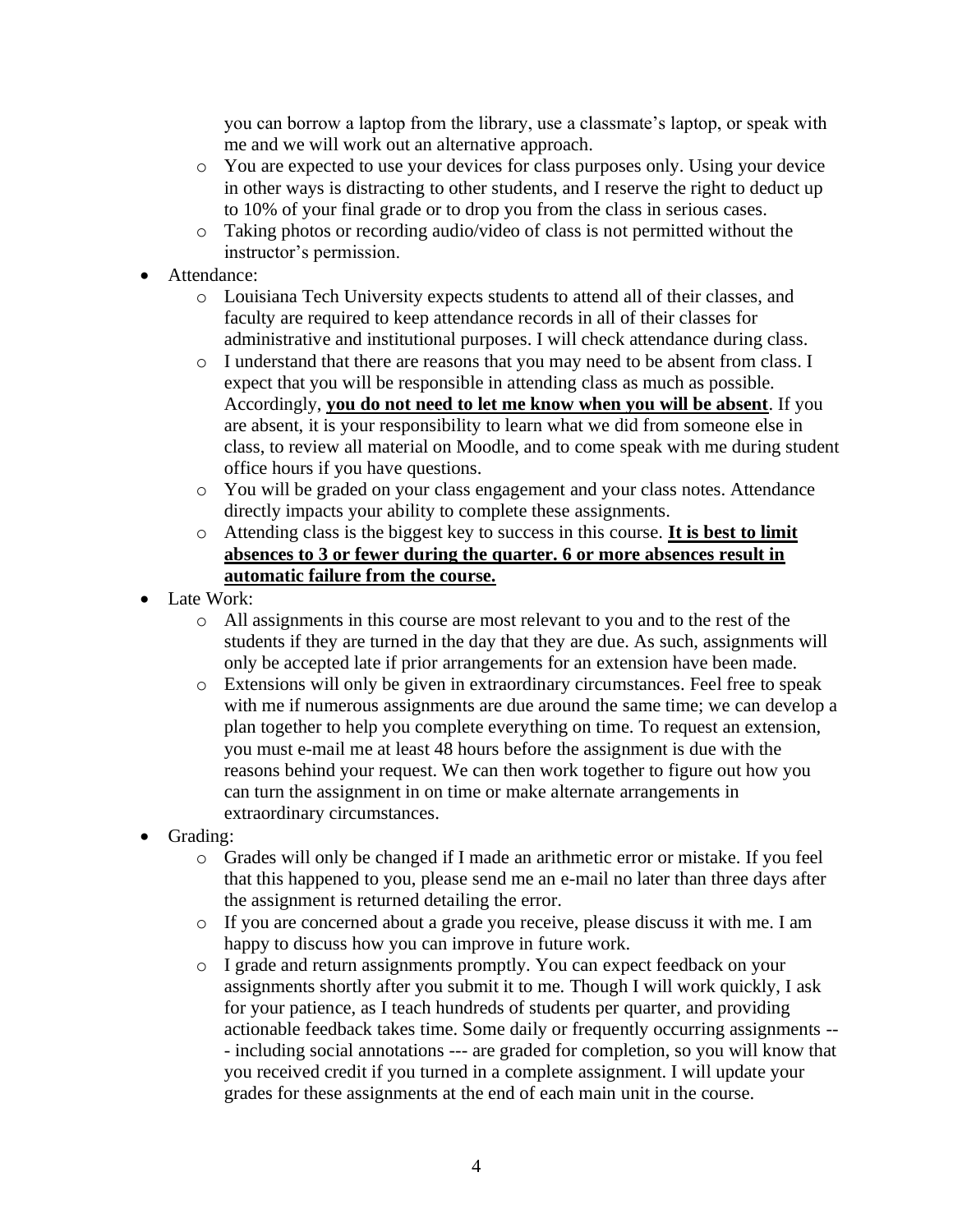- o I do not give incomplete grades unless there is a documented medical crisis or documented emergency late in the quarter and you have communicated about this to me when the incident occurs.
- Checking Your Grade:
	- o You can always check your grade in the course by looking at the Gradebook found under the "Course Dashboard" on our class Moodle page.
	- o When you click on an assignment to view a grade, be sure to scroll all the way to the right to view the rubric comments and to use the "plus" button at the bottom of the rubric to view all the feedback.
	- o The course grade reflects the percentage you have earned thus far in the course (starting at 0%). You can calculate your estimated final grade using the grade estimator spreadsheet on Moodle.
- Feedback:
	- o I will ask you to provide me with frequent evaluations of the course so that I can work to improve it for you and for future students.
- Contacting Me:
	- o E-mail is the best way to contact me outside of student office hours. Please do not use Moodle Messages, as I am unlikely to see your message promptly. You can call my office phone, but my e-mail response time is likely to be quicker.
	- o I will respond to your e-mails promptly. In general, you can expect a response within 24 hours and that e-mails will be answered between 9AM and 5PM, Monday through Friday. While I understand students work outside of these hours, please plan ahead in order to give me time to respond.
	- o Be sure to check the syllabus before e-mailing; questions answered in the syllabus will not be answered via e-mail.
	- o Often, e-mail is best used to set-up an individual meeting, either in person or virtually. It is easier for us to understand each other in a meeting rather than via lengthy e-mail exchanges.
	- o Please treat e-mails as professional correspondence. E-mails may only come from your latech.edu e-mail address and should include a salutation (e.g., Dear Dr. O'Brochta), a clear message, and a signature with your name and the class you are enrolled in.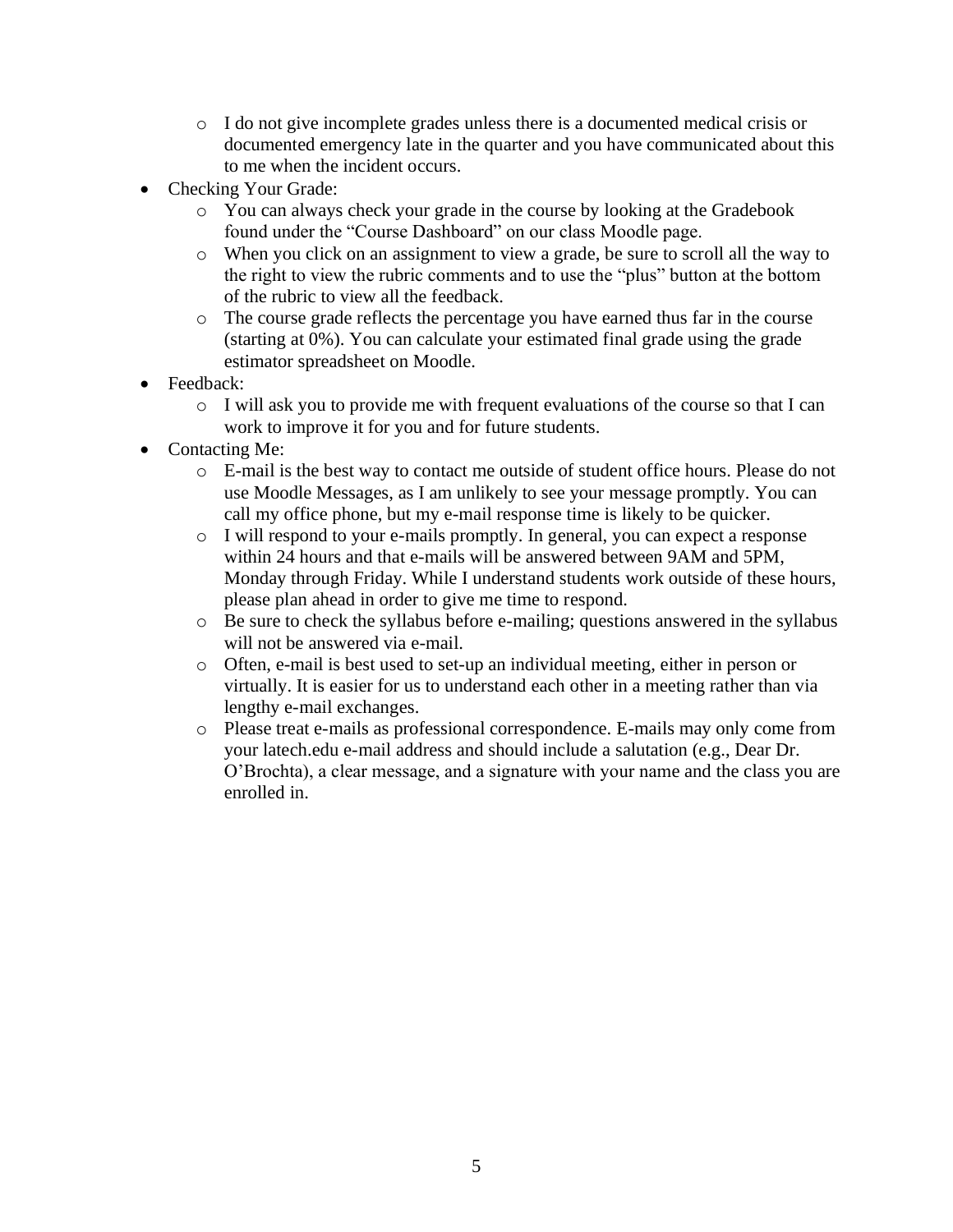**Topics and Readings:** Below is the schedule of reading and assignments for each class. I may change the course outline, but I will give you plenty of prior notice.<sup>2</sup>

- "Methodology Focus" is the methods topic we will talk about on the day indicated related to the assigned reading. Take note of the methodology focus when doing the reading and be ready to think about it during class.
- Some days have multiple readings. Those readings have been combined together into a single PDF for you to annotate on Perusall.

### Unit 1: Situating Yourself in Political Science Research

December 1: Introduction and What is Political Science Research?

- Goal: Introduction to the course.
- Assignments Assigned: Beginning of quarter survey.

December 5: Research Questions

- Methodology Focus: What makes for an interesting research question?
- Reading Due:
	- 1. Hoover Green, Amelia. 2013. "How to Read Political Science: A Guide in Four Steps."
	- 2. Baglione, Ch. 1 and 2.
- Assignments Due: Beginning of quarter survey.

December 8: Literature Search and Literature Reviews

- Methodology Focus: How do we find relevant scholarly sources? What purpose does previous work serve in research articles?
- Reading Due: Baglione, Ch. 3 and 4.
- Assignments Due: Research Question and paragraph.

December 13: Working with Data in R

- Methodology Focus: How are datasets created?
- Reading Due: Wehde, Ch. 4 and 5.
- Assignments Due: Research Question Peer Review. Access the handout about downloading R and RStudio on Moodle and download the software following the handout by class time. We will practice with R during class.

### Unit 2: Building an Argument

December 15: Theory

- Methodology Focus: How can you construct a novel theoretical argument?
- Reading Due:
	- 1. Baglione, Ch. 5.
	- 2. Franco, Ch. 4 (Sections 4.1-4.3)

<sup>&</sup>lt;sup>2</sup> I have made a conscious effort to represent gender and ethnic/regional diversity of scholarship in these readings.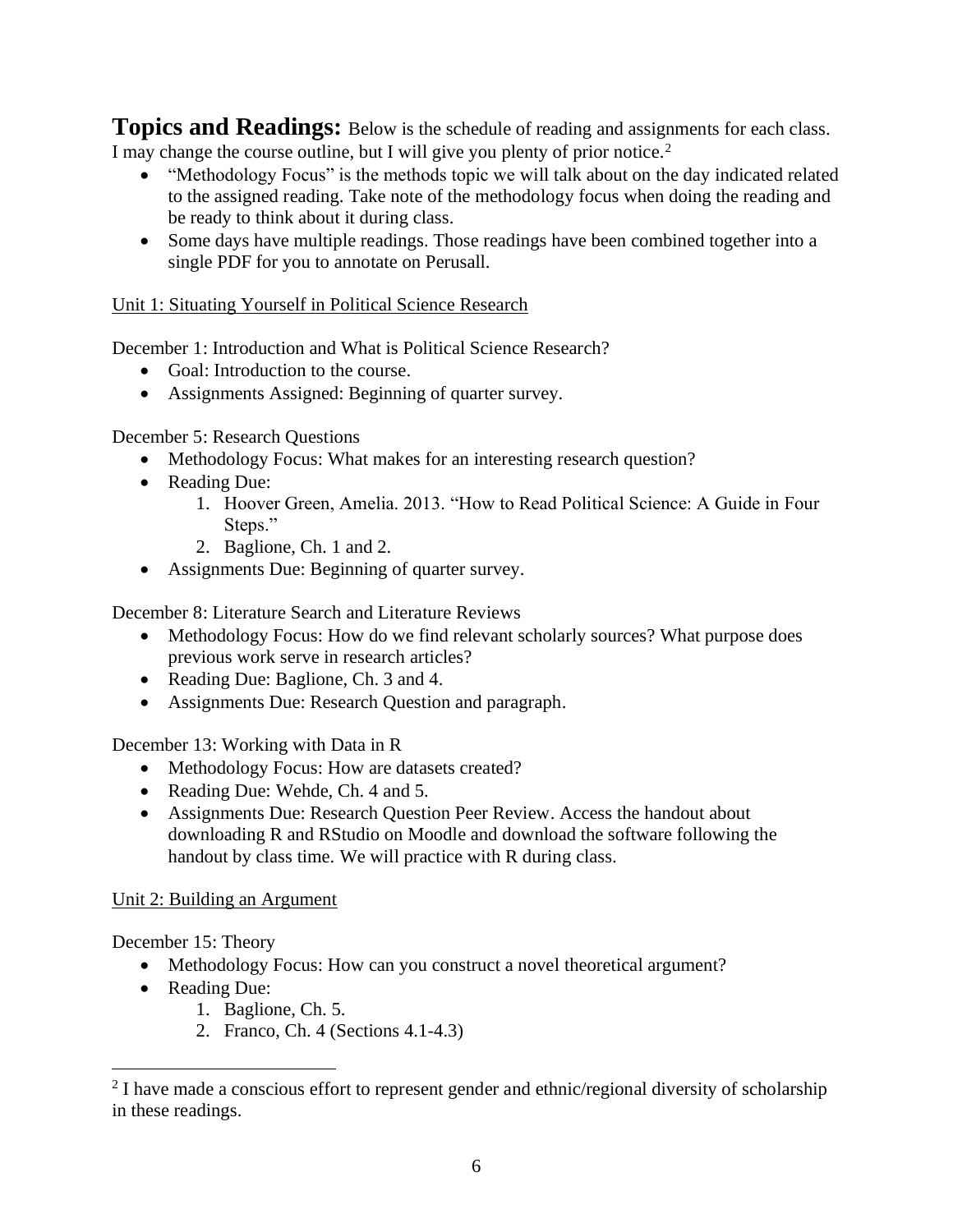2. Note: Complete qualitative project proposal in class.

December 20: Available Datasets

- Methodology Focus: Finding and accessing data for your research.
- Reading Due: None.
- Assignments Due: Literature Review and Annotated Bibliography.
- Note: I promise that this class session is worth attending!

January 5: Operationalization

- Methodology Focus: What are approaches to creating new variables? Reading Due:
	- 1. Dimitrova-Grajzl, Valentina, Jonathan Eastwood, and Peter Grajzl. 2016. "The Longevity of National Identity and National Pride: Evidence from Wider Europe." *Research & Politics* 3(2): 1-9.
	- 2. Franco, Ch. 4, Section 4.4 and Ch. 5.
- Assignments Due: Literature Review and Annotated Bibliography Peer Review.

January 10: Qualitative Research

- Methodology Focus: How can archival data be used to test hypotheses?
- Reading Due:
	- 1. Franco, Ch. 7.
	- 2. Weiss, Robert. 1994. *Learning from Strangers*. New York: Free Press. Ch. 4.

January 12: Descriptive Statistics

- Methodology Focus: How can descriptive statistics provide answers to research questions?
- Reading Due:
	- 1. Liu, Amy H., Anand Edward Sokhey, Joshua B. Kennedy, and Annie Miller. 2014. "Immigrant Threat and National Salience: Understanding the 'English Official' Movement in the United States." *Research & Politics* 1(1): 1-8.
	- 2. Wehde, Ch. 6.
- Assignments Due: R code for Wehde, Ch. 6. See description below and in the reading on Perusall.

January 17: Research Design

- Methodology Focus: What is the best way to test your theory?
- Reading Due:
	- 1. Franco, Ch. 6.
	- 2. Baglione, Ch. 6 and 7.
- Assignments Due: Theory.

### Unit 3: Research Methods

January 19: Probability and Surveys

• Methodology Focus: How can we use probability to inform our knowledge of politics?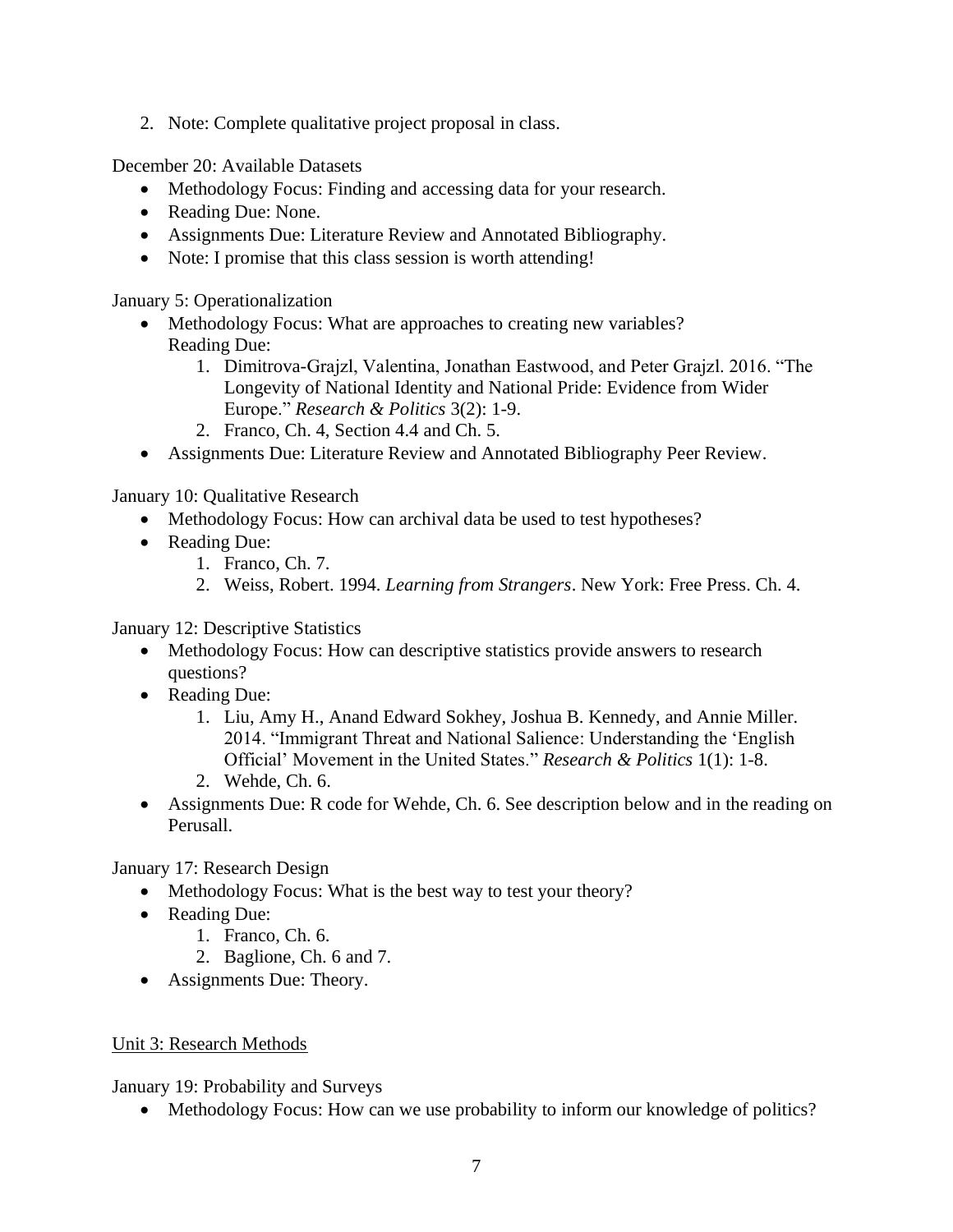- Reading Due: Wehde, Ch. 7 and Ch 8.1
- Assignments Due: Theory Peer Review.

January 24: Inference

- Methodology Focus: What is the purpose of testing hypotheses?
- Reading Due:
	- 1. Claassen, Christopher. 2014. "Who Participates in Communal Violence? Survey Evidence from South Africa." *Research & Politics* 1(1): 1-8.
	- 2. Wehde, Ch. 8.2-8.4.
- Assignments Due:
	- o Class Notes due with entries through January 19.
	- o R code for Wehde, Ch. 8.2-8.4. See description below and in the reading on Perusall.
	- o Optional mid-quarter survey.
- Note: We will complete the class notes self-assessment in class.

January 26: Qualitative Project

- Methodology Focus: Sharing the importance of qualitative research.
- Reading Due: None.
- Assignments Due: Qualitative Project.

January 31: Association

- Methodology Focus: What are associational tests used for?
- Reading Due: Wehde, Ch. 9.
- Assignments Due: R code for Wehde, Ch. 9. See description below and in the reading on Perusall.

February 2: Results

- Methodology Focus: Turning analysis into written results.
- Reading Due: None.
- Assignments Due: Research Design.

### February 7: Linear Regression

- Methodology Focus: How can regression support associational results?
- Reading Due:
	- 1. Sevenans, Julie, Stefaan Walgrave, and Debby Vos. 2015. "Political Elites' Media Responsiveness and Their Individual Political Goals: A Study of National Politicians in Belgium." *Research & Politics* 2(3): 1-7.
	- 2. Wehde, Ch. 10 and 11.
- Assignments Due:
	- o Research Design Peer Review.
	- o R code for Wehde, Ch. 10 and 11. See description below and in the reading on Perusall.

### Unit 4: Beyond Observational Data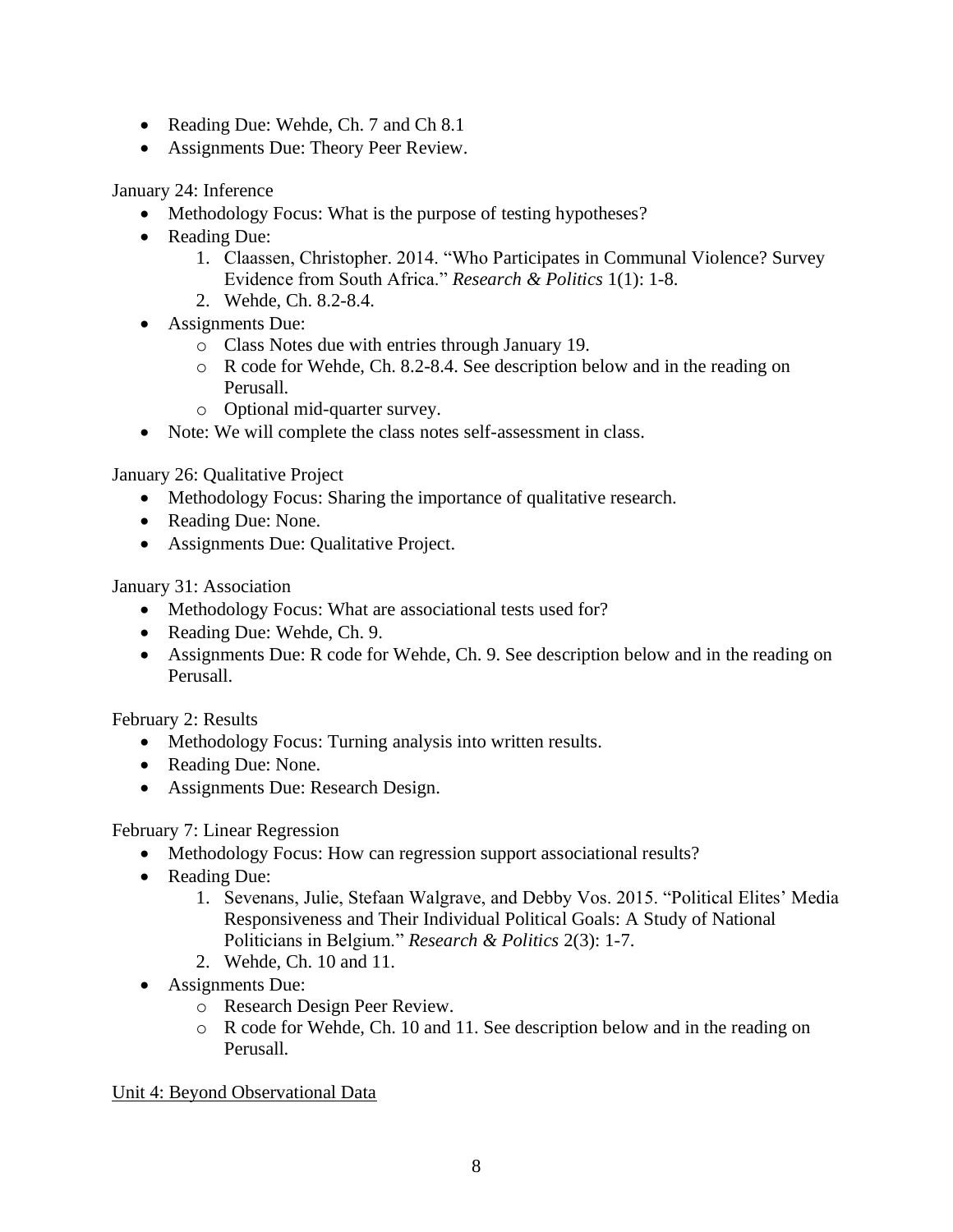February 9: Experiments

- Methodology Focus: Are experiments a "gold standard" for research?
- Reading Due: Conroy-Krutz, Jeffrey, and Derva Moehler. 2015. "Moderation from Bias: A Field Experiment on Partisan Media in a New Democracy." *The Journal of Politics* 77 (2): 575-587.
- Assignments Due: Upload the R code you have been working on to analyze the data for your research article.

February 14: Rational Choice and Formal Theory

- Methodology Focus: What is formal theory?
- Reading Due: O'Brochta, William, and Patrick Cunha Silva. 2021. "Signaling Democratic Progress with Electoral System Reform." *Political Research Quarterly* Online First.

February 16: Introduction, Abstract, and Conclusion

- Methodology Focus: How do you sell your research article?
- Reading Due: Baglione, Ch. 9.

February 23: Career Planning

- Methodology Focus: How do you carry your ideas and skills from this class forward?
- Reading Due: None.

**Graduating Seniors: All assignments are due on February 27th by 5PM so that I can grade them in time to submit your grades on February 28th. This includes your research article, class notes, class notes self-assessment, and end-of-quarter survey.**

February 28: Research Article Roundtable

- Methodology Focus: Presenting your research to scholars.
- Reading Due: None.
- Assignments Due: Research Article. Class notes.
- Note: We will complete the end-of-quarter survey in class and conduct the class journal self-assessment.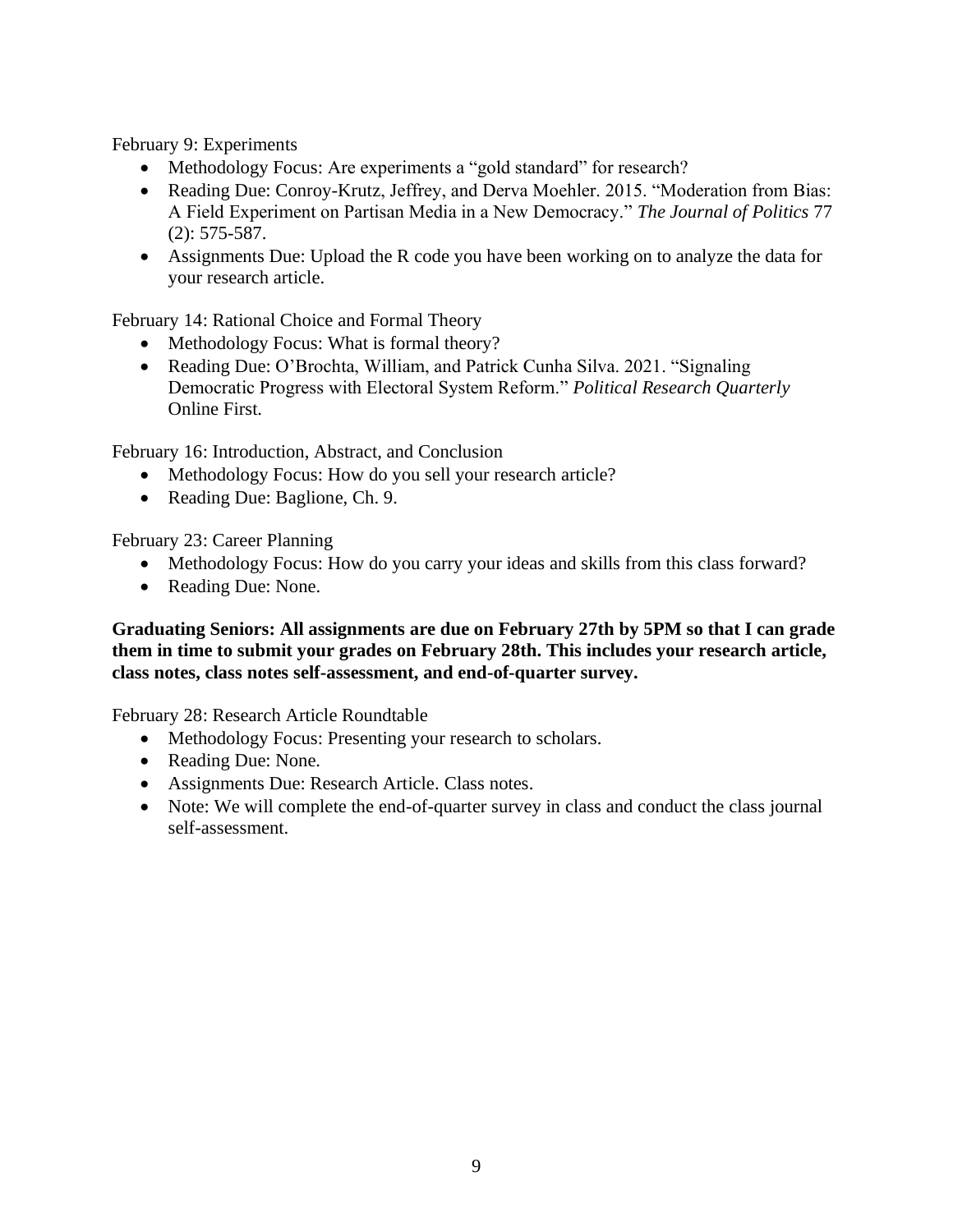# **Description of Assignments:**

## **Social Annotation (12%)**

Completing and engaging with course material and other students is essential to your success in this course. We will be using Perusall (linked on Moodle) for social annotation. The idea behind social annotation is that you can engage with other students in the course while reading the required content. This will help you to read in a more active and engaged way, to come to class more prepared for our discussions, and to generate ideas that you would like to raise in class. My motivation in asking you to do social annotations is to help you read efficiently. This is a skill that you *can* develop.

For each assigned reading where annotations are due, complete the following:

- Go to Moodle and click on the link for an assigned reading. You must access Perusall through Moodle for your annotations to be saved.
- You will be randomly assigned to different "reading groups" where you see annotations and comments from only selected students to reduce comment overload.
- Read the text. I recommend skimming through the entire text once, marking any points of confusion, and asking clarification or definition questions. These are not substantive annotations that count toward your grade, but they will help you read more effectively.
- Return to the text later and read it again. While doing so, **make at least five substantive annotations**. Examples of substantive and not substantive annotations follow.
- Reading and completing the annotations for a particular class period should take you no less than 1 hour and no more than 2 hours. If you find yourself spending more time on an assignment, refer back to the Hoover Green piece on reading effectively. Feel free to come talk to me if you are having any difficulty. This assignment is not meant to take up too much time.

How to write a substantive annotation:

- 1. Find a part of the reading that is interesting, surprising, or about which you would like to make an annotation.
- 2. Highlight the relevant text and leave an annotation or, if someone else has already highlighted the text, leave a comment responding to their annotation.
- 3. In your annotation, go beyond agreeing with or re-stating what the reading is saying. Discuss how you have thought about and processed the information you read. Make connections to concepts form your notes or that you learned in class. Discuss how the reading relates to you personally or to current events. Provide depth by writing at least two sentences per annotation.
- 4. Complete at least five substantive annotations, spread throughout the reading.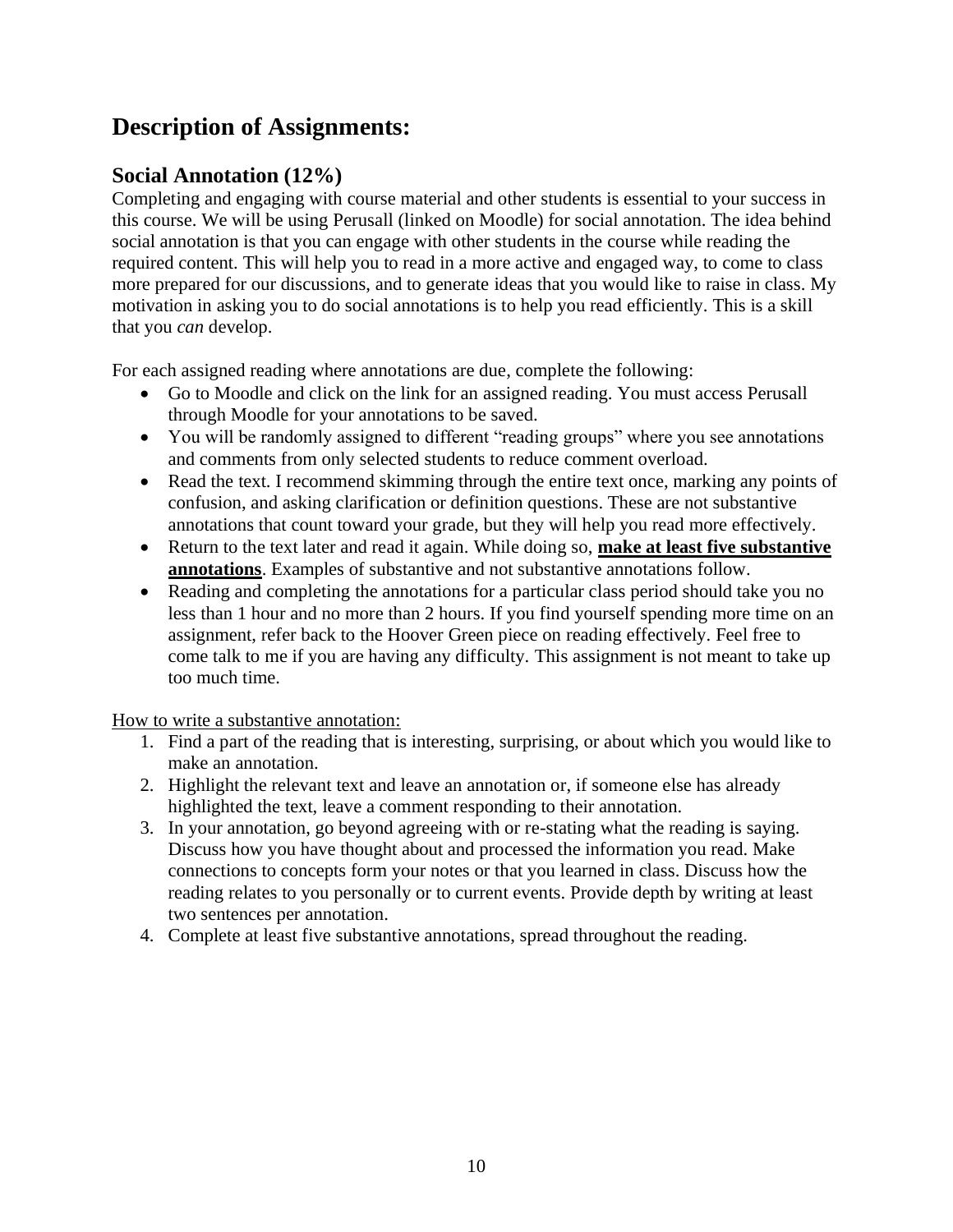Non-exhaustive examples of substantive and not substantive annotations:

Notice that the substantive comments go far beyond a single sentence and focus on explaining and making connections.

|               | Not substantive          | Substantive                                              |
|---------------|--------------------------|----------------------------------------------------------|
| Definition    | This term means          | This term means [description of term]. By                |
|               | [description of term].   | introducing this concept, the authors [describe why      |
|               |                          | the concept is important]. In addition, we discussed     |
|               |                          | this concept in class [describe how].                    |
| Upvote        | [Student uses the green] | [Upvote comment] This makes a lot of sense to me         |
|               | checkmark to upvote      | because [describe why]. But, I can also see how          |
|               | another student's        | [introduce a different point of view].                   |
|               | comment]                 |                                                          |
| Question      | What are the impacts of  | What are the impacts of [describe something]? I think    |
|               | [describe something]?    | that the impact is [describe impact] because [describe   |
|               |                          | reason]. This is important because [describe why].       |
| Agreement     | I agree.                 | I agree because [describe why]. [Tell story about        |
|               |                          | experience you have had related to the concept being     |
|               |                          | discussed].                                              |
| Example       | This is true today.      | This is true today because [describe specific]           |
|               |                          | instance]. I know people impacted by [describe topic     |
|               |                          | and how people are impacted].                            |
| Clarification | What does this mean?     | What does [describe phrase] mean? My interpretation      |
|               |                          | is that it probably means [describe possible meaning],   |
|               |                          | but I also found a source online [list source] that says |
|               |                          | [describe what the source says]. Clarifying this         |
|               |                          | definition is important because [describe why].          |
| Interesting   | This is interesting. I   | This resonated with me because I have had [describe      |
|               | had not thought about    | some experience]. I also see [describe the topic]        |
|               | this before.             | mentioned frequently in the news like in a recent        |
|               |                          | story [describe story].                                  |

Submission and Evaluation: You should submit annotations for the indicated readings. **Your three lowest annotation grades will be dropped (this includes any annotations you do not turn in, so feel free to skip when you are busy).** Be sure to check your annotation grades frequently, as simply completing five annotations will not get you credit if those annotations are not substantive.

If you experience some problem completing annotations in Perusall, you can e-mail me your annotations by the time they are due.

I evaluate annotations in the following way:

- I will engage with you in Perusall by responding to questions and annotations.
- After annotations are due, I count the number of annotations you submitted to ensure you submitted at least five annotations. I then check to ensure that your annotations are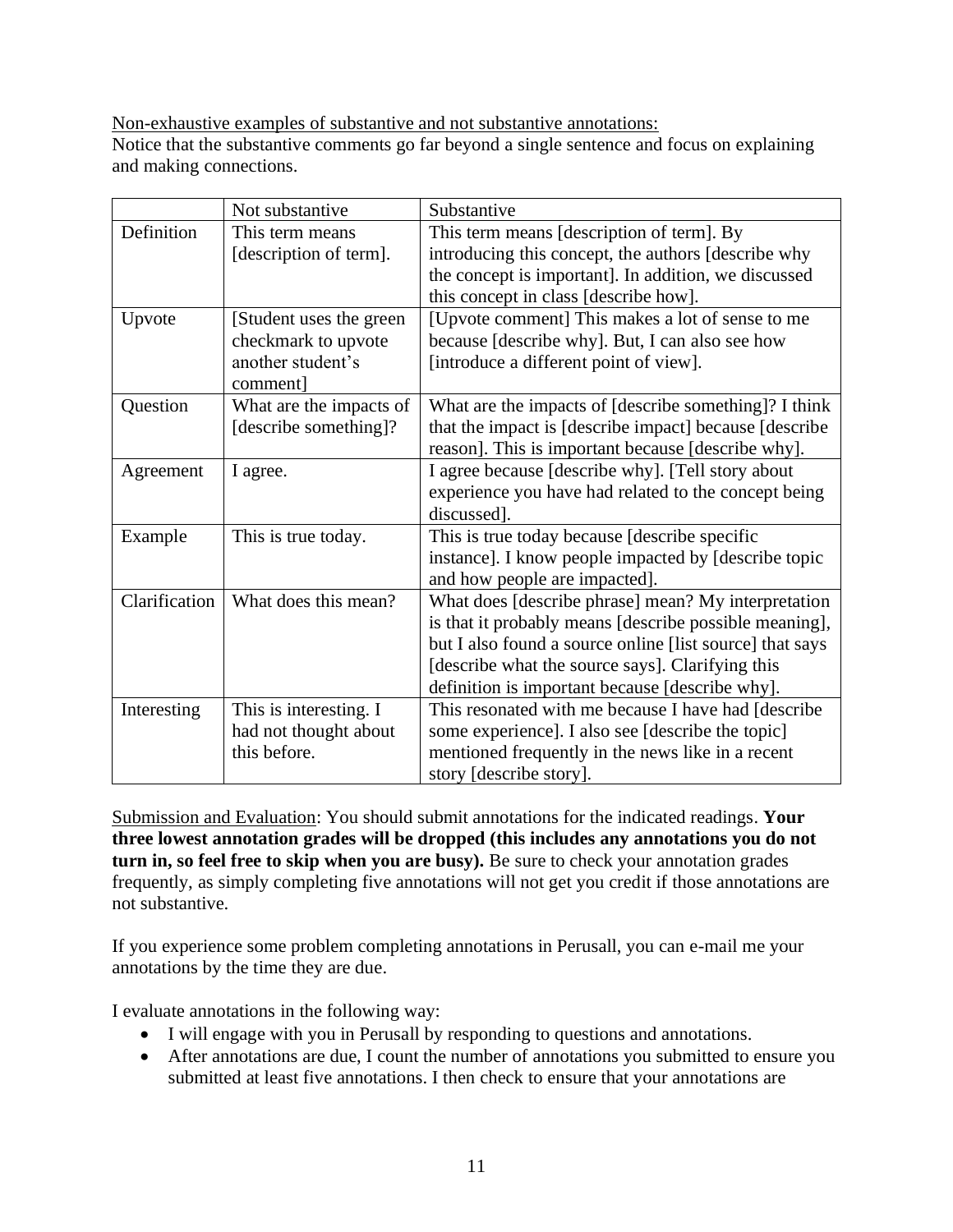substantive. This is not an exact science, which is why I drop your three lowest annotation grades. You will receive an evaluation of:

- o Complete (100%): Excellent annotations: at least five substantive annotations; material is engaged well.
- o Incomplete (0%): Unsatisfactory annotations: poor quality annotations (only short responses or not substantive responses) or fewer than five substantive annotations. Or no submission.
- o Each individual annotation grade is only a small part of your overall course grade. Missing one annotation will not impact you much, but missing many will.

## **R Code (5%)**

At the end of the quarter, you will be responsible for analyzing data for your research article using R. The Wehde textbook walks you through the kinds of analysis you will be doing for your article. But reading and annotating the textbook is not as effective as writing and running the R code. Therefore, I will ask you to submit R code 5 times throughout the quarter. Each time you submit, you should submit a .R file with the code and comments (using the #) indicating what each line of code does.

Evaluation: Turn in your R code on Moodle. The code should be in a .R file. This is strictly an activity to help you practice. As such, it will be graded as complete or incomplete with no additional feedback provided. We will have time in class on the day that the code is due to work with R where you can ask questions to me or other students.

- Complete (100%): R code submitted in .R file with # comments.
- Incomplete  $(0\%)$ : No submission or incomplete code or missing # comments.

### **Class Engagement (7%)**

I hope that class time will be a productive space to discuss readings, work in groups to complete activities, teach your peers, and relate the course to your life experiences. Class engagement goes beyond simply showing up for class, though being in class is definitely an important component.

I will evaluate class engagement based on the following criteria: Listen respectfully, ask respectful questions, and actively participate. You play a critical part in maintaining an inclusive classroom climate. You must participate both during class and during the work we do outside of class (annotations, projects, et. cetera); if you feel uncomfortable participating, please reach out to me so we can figure out a way for you to be engaged.

Evaluation: The final class engagement grade will be assigned at my discretion based on a holistic evaluation of your performance. If you have concerns about your engagement, please discuss them with me during the quarter. We can work together to help you do well in this component of the course.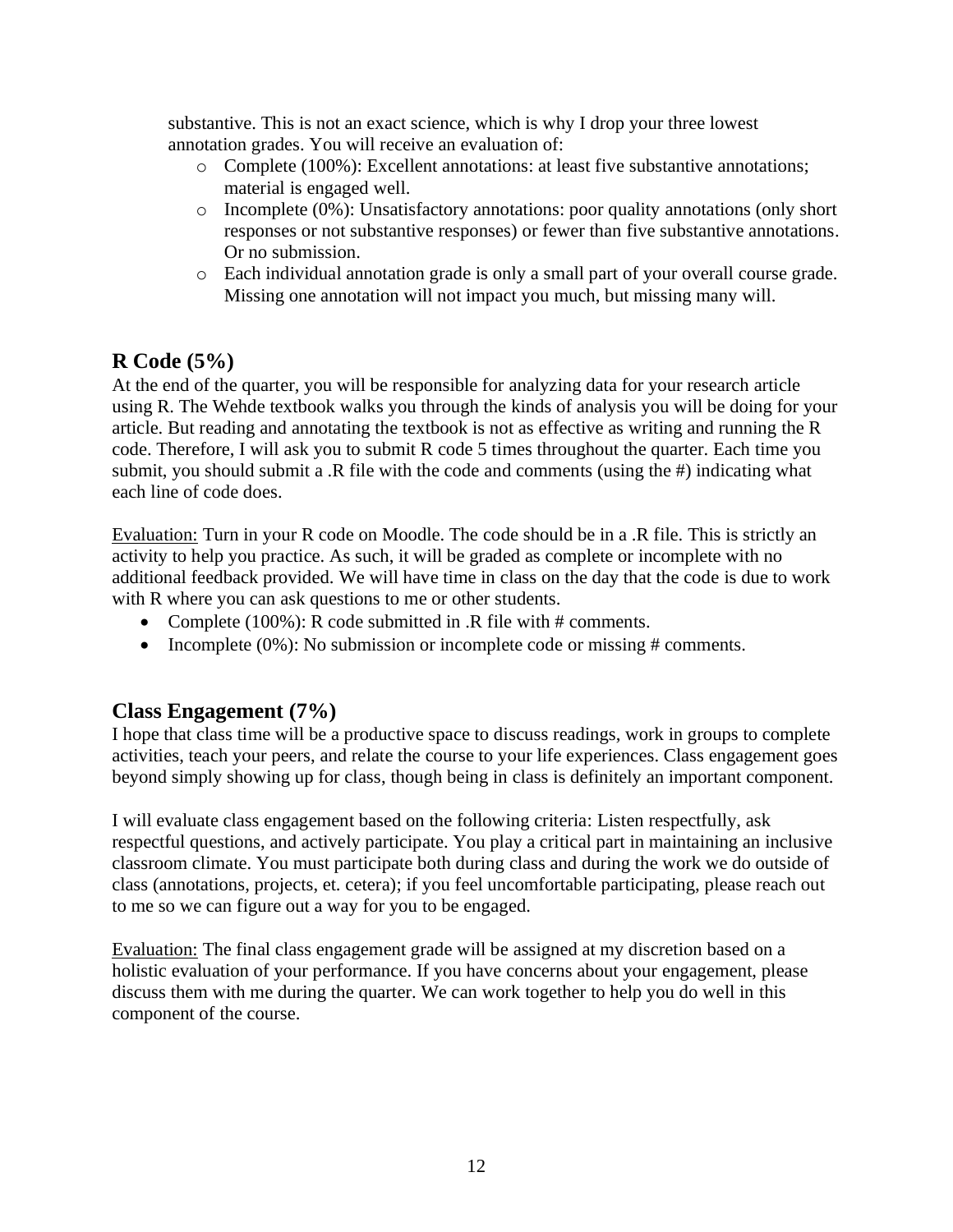### **Class Notes (10%)**

You need to know and understand all of the research design and statistical concepts in this course. This requires taking detailed notes during class. These notes can be geared toward your research article (e.g., you talk about your own sampling strategy when we discuss sampling).

To complete your class notes, take notes either in a physical notebook or in a computer file. I encourage you to take notes by hand, as doing so improves retention.<sup>3</sup> The dates when the class notes are to be submitted are clearly marked on the syllabus. If you are taking notes in a physical notebook, you should create an electronic copy of your class notes (scan or take pictures) to submit on the indicated class days. In order to earn an "A," your class notes must meet all of the self-assessment criteria listed below.

Please remember that your class notes must be your own work. If you are absent, talk to a friend about what happened in class, view the slides, and create your own notes for that class period. You are free to collaborate with other students as long as you wrote the entirety of your class notes. Copying notes from other students without appropriate attribution is plagiarism.

Students often struggle to organize their notes and ask for suggestions to help. There is no onesize-fits all organizational method or process. I recommend the following process:

- 1. Create a header for each class section before class.
- 2. As class starts, list the day's objectives.
- 3. Begin taking notes in the notes section. Each topic, discussion, or activity should have its own item in a numbered list. Fill in detailed notes --- phrases, ideas, and descriptions -- as class proceeds.
- 4. **Important!** After class is over, go back to your notes and the slides from the class. Fill in key terms, additional notes that you missed, and write a brief reflection. This process should take about 15 minutes per class.

Following this process will result in notes that meet the criteria and will look like this template:

### **December 1: Introductory Class**

Objectives: [bulleted list of objectives]

Key Terms: [bulleted list of at least two key terms from class] Notes: [numbered list with each topic/discussion/activity from class followed by detailed notes] Reflection: [two sentence reflection on that day's class]

Evaluation: Twice during the quarter, I will ask you to submit your class notes. Those dates are marked on the topics and readings. Your class notes should be submitted to Moodle before class.

<sup>&</sup>lt;sup>3</sup> Smoker, Timothy J, Carrie E. Murphy, and Allison K. Rockwell. 2009. "Comparing Memory for Handwriting versus Typing," *Proceedings of the Human Factors and Ergonomics Society Annual Meeting* 53(22):1744-1747.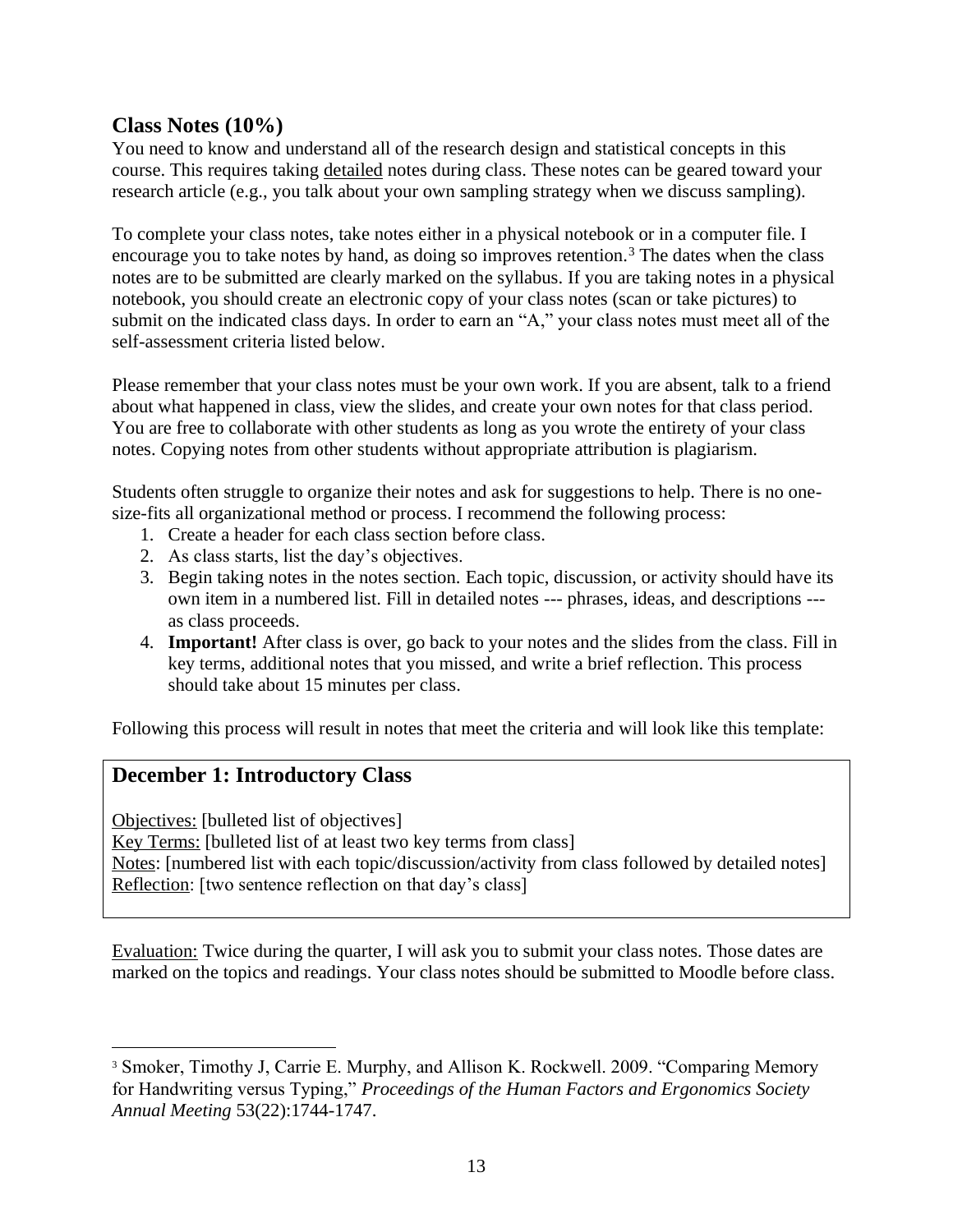We will conduct an in-class activity with your class notes where you will complete a selfassessment; if you are not in class on that day, you must complete the self-assessment before class time. I will read your self-assessment and reserve the right to adjust the grade you give yourself. Your self-assessment will include the following questions exactly as written. This means that your class notes should meet all of the criteria listed below.

- 1. My class notes are organized. Each class day is labeled with a heading, and I have used a consistent system to organize my notes.
- 2. My class note entries are complete. They include the main ideas from each class (including any I may have missed). I could refer back to my class notes and describe the terms, concepts, and activities that took place during class to a friend who was not there.
- 3. My class note entries are sufficiently detailed. Taking good notes involves summarizing, paraphrasing, and re-stating in your own words. My notes entries contain enough detail that a friend who is not in the class could use them to study for a quiz or test (and get a good grade!). While there is no set length requirement for entries, in general, each entry should be a few hundred words.
- 4. My class notes are my own work. Coping notes from other students without appropriate attribution is considered plagiarism.
- 5. If you were to evaluate your class notes on a grading scale from A to F based on how well they fulfill the above listed criteria, what grade would you assign and why?

## **Qualitative Project (12%)**

Qualitative research is a critically important part of empirical political science. One excellent way to utilize qualitative research is to deeply understand community needs and problems. Qualitative interviews particularly provide rich data on questions of importance to communities that are often not cataloged in other ways. The qualitative project is meant to give you some initial exposure to conducting qualitative research.

The core of the project involves conducting interviews related to a common topic that the class selects. Each group will then choose a particular research question related to that common topic, and each group member must lead at least one interview. You are welcome to go to interviews in small groups, but each group member must lead at least one interview.

This project will work as follows:

- 1. Class topic choice: The class will choose a topic. Each group is responsible for constructing a research question closely related to the chosen topic. The class can choose any topic of direct and significant importance to Ruston or Northern Louisiana. The topic should be specific enough to produce meaningful insights that can be communicated to local community leaders. For example, technology is not a specific topic, but the impact of city-owned broadband on political engagement might be.
- 2. Group assignment: Everyone in the class will divide into groups based on their interests in the topic that the class chose. We will all try to optimize group size and the cohesiveness of groups.
- 3. Project proposal: Your group will meet during class and produce a project proposal stating the specific research question your group is investigating related to the class topic,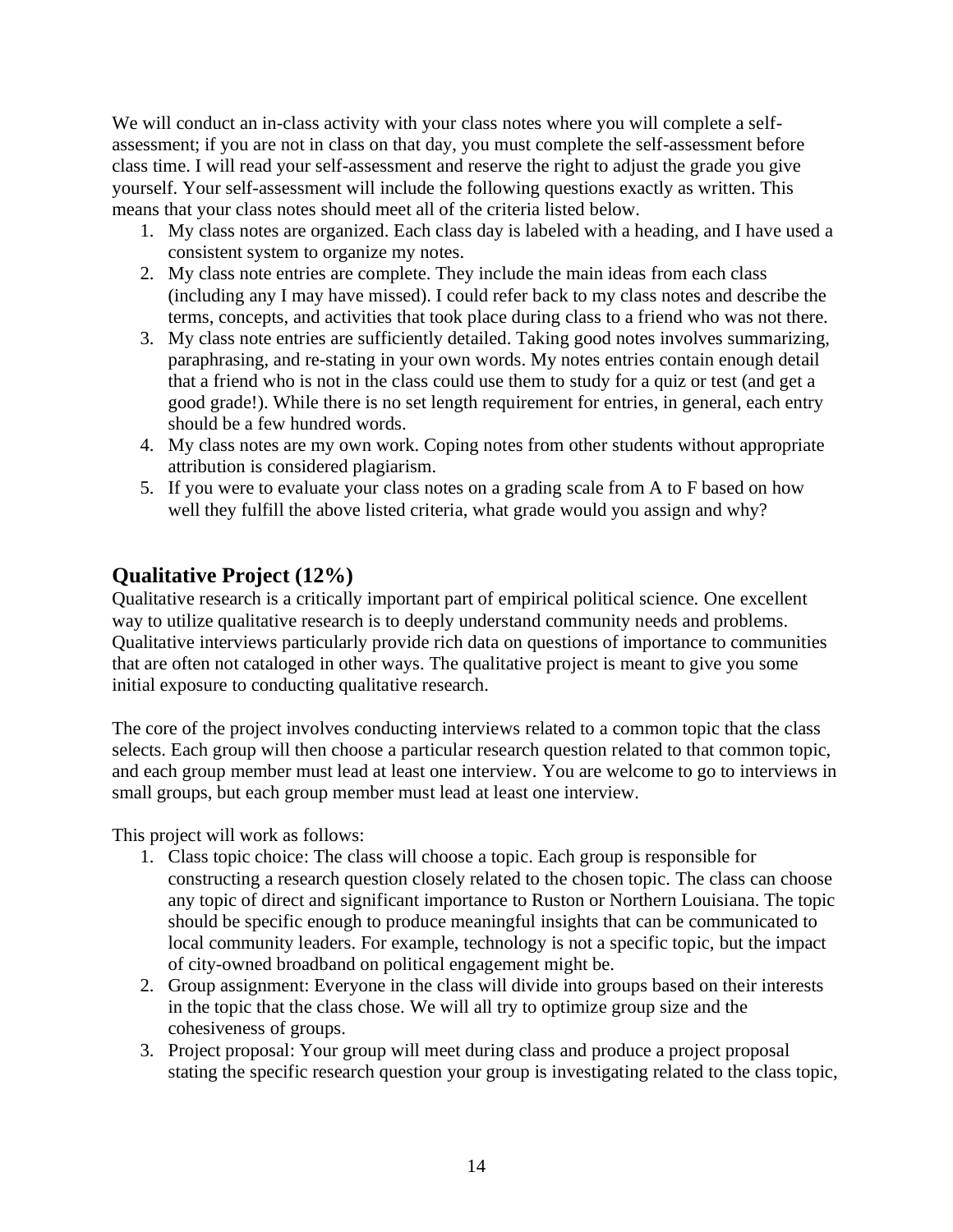background research you have conducted, and a brief plan of who you plan to interview (to ensure no overlap between groups).

- 4. Project:
	- 1. Research design and interview protocol: Each group will turn in one research design and interview protocol. The research design will include the research question your group is investigating related to the class topic, a description of the people you are interviewing and why these people are the most appropriate individuals to speak to in order to answer your research question. Your group will also attach an interview protocol that lists the format for each interview, interview procedures, and interview questions. Finally, your group will attach notes from each interview. **The document should be at least 1,500 words, not including references or your interview notes.**
	- 2. Infographic: Each group will create one infographic (11 inches by 17 inches in size). You can use infographic creation sites like Canva to help. Your infographic should communicate the research question, describe the research design, state your results, and draw conclusions as well as public policy implications.
	- 3. Self and peer evaluation: You will complete a self and peer evaluation detailing how your group worked together during the project.

Evaluation: The project proposal will be completed and turned in during class. A complete project proposal must be submitted or else the group cannot continue working on the project. The research design and interview protocol is worth 6% of your grade, and the infographic is worth 6%. I reserve the right to use your self and peer evaluation to adjust individual grades up or down if there is evidence of wide discrepancies in the division of labor.

| 98 points                                           | Outstanding    | Proficient     | <b>Needs</b> |
|-----------------------------------------------------|----------------|----------------|--------------|
|                                                     |                |                | Improvement  |
| <b>Research Design</b>                              |                |                |              |
| Has an informative title                            | $\overline{4}$ | 2              | $\theta$     |
| Describes the research question and rationale for   | 108            | 64             | 20           |
| choosing it within the context of the class topic   |                |                |              |
| Describes background research into the topic        | 108            | 64             | 20           |
| needed to prepare for the interviews                |                |                |              |
| Explains interviewee selection in details           | 108            | 64             | 20           |
| Explains both advantages and challenges of using a  | 108            | 64             | 20           |
| qualitative design to investigate your research     |                |                |              |
| question                                            |                |                |              |
| <b>Interview Protocol</b>                           |                |                |              |
| Describes interview settings                        | 54             | 32             | 10           |
| Provides background information about               | 108            | 64             | 20           |
| interviewees                                        |                |                |              |
| Lists expected interview questions                  | $\overline{4}$ | $\overline{2}$ | $\Omega$     |
| Provides a short description of the purpose of each | 108            | 64             | 20           |
| interview question                                  |                |                |              |

### Research Design and Interview Protocol Grading Rubric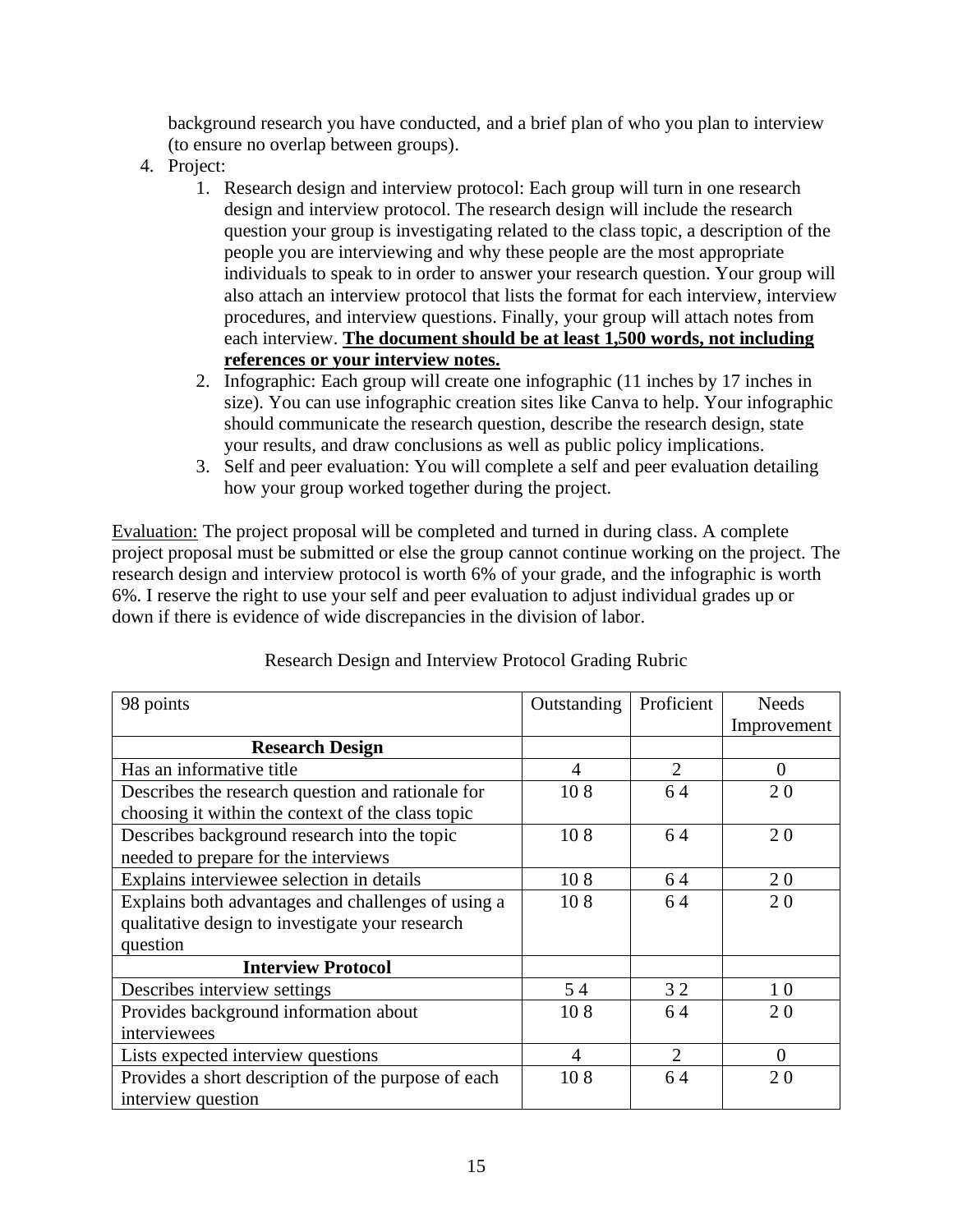| Interview questions are appropriately worded and      | 108 | 64 | 20 |
|-------------------------------------------------------|-----|----|----|
| well-constructed                                      |     |    |    |
| Discusses ethical concerns of interviewing            | 54  | 32 |    |
| <b>Interview Notes</b>                                |     |    |    |
| All interview notes are included and are easy to read | 108 | 64 | 20 |
| and to understand the full interview                  |     |    |    |

### Infographic Grading Rubric

| 63 points                                            | Outstanding | Proficient | <b>Needs</b>   |
|------------------------------------------------------|-------------|------------|----------------|
|                                                      |             |            | Improvement    |
| Informative title                                    | 4           | 2          |                |
| Appropriately sized                                  | 4           | 2          |                |
| Clear research question related to class topic       | 54          | 32         | 10             |
| Describes interview participants                     | 108         | 64         | 20             |
| Describes interview results                          | 108         | 64         | 20             |
| Results are displayed in a visually appealing manner | 54          | 32         | 10             |
| Conclusions are stated and appropriate               | 108         | 64         | 20             |
| Public policy implications are clear and meaningful  | 54          | 32         | 1 <sub>0</sub> |
| Compelling writing style                             | 54          | 32         | 10             |
| Visually appealing overall design                    | 54          | 32         | 10             |

## **Research Article (54%)**

If you have taken one of my courses before, you may have written a research note or a research memo. So what is different now that we will be writing a research article? Are the requirements not the same? Well, yes and no. Political scientists develop skills conducting research by practicing over time and in different contexts. Think of prior research writing assignments as building up to writing a research article in this course. What is different this time is that you are analyzing data for a results section, you are expanding your work to a full-length research article, and you know the basics of political science research so that you can refine your skills. The benefits for you are developing a much deeper understanding of the writing, research, and critical thinking skills involved in being a political scientist. These advanced level skills will prepare you well for a wide range of careers.

Though many of the components listed in the rubrics for the research article are the same or similar to research memo or research note assignments you may have previously completed, my expectations for the quality of your work are higher in this course.

### Research Question (4%)

Your research article will address a research question: a problem that you feel needs to be addressed or a puzzle you have discovered. You will use this research question to write all the other components of your research article, though it is perfectly okay if your question shifts slightly as the course progresses. You can pose any research question in political science. Your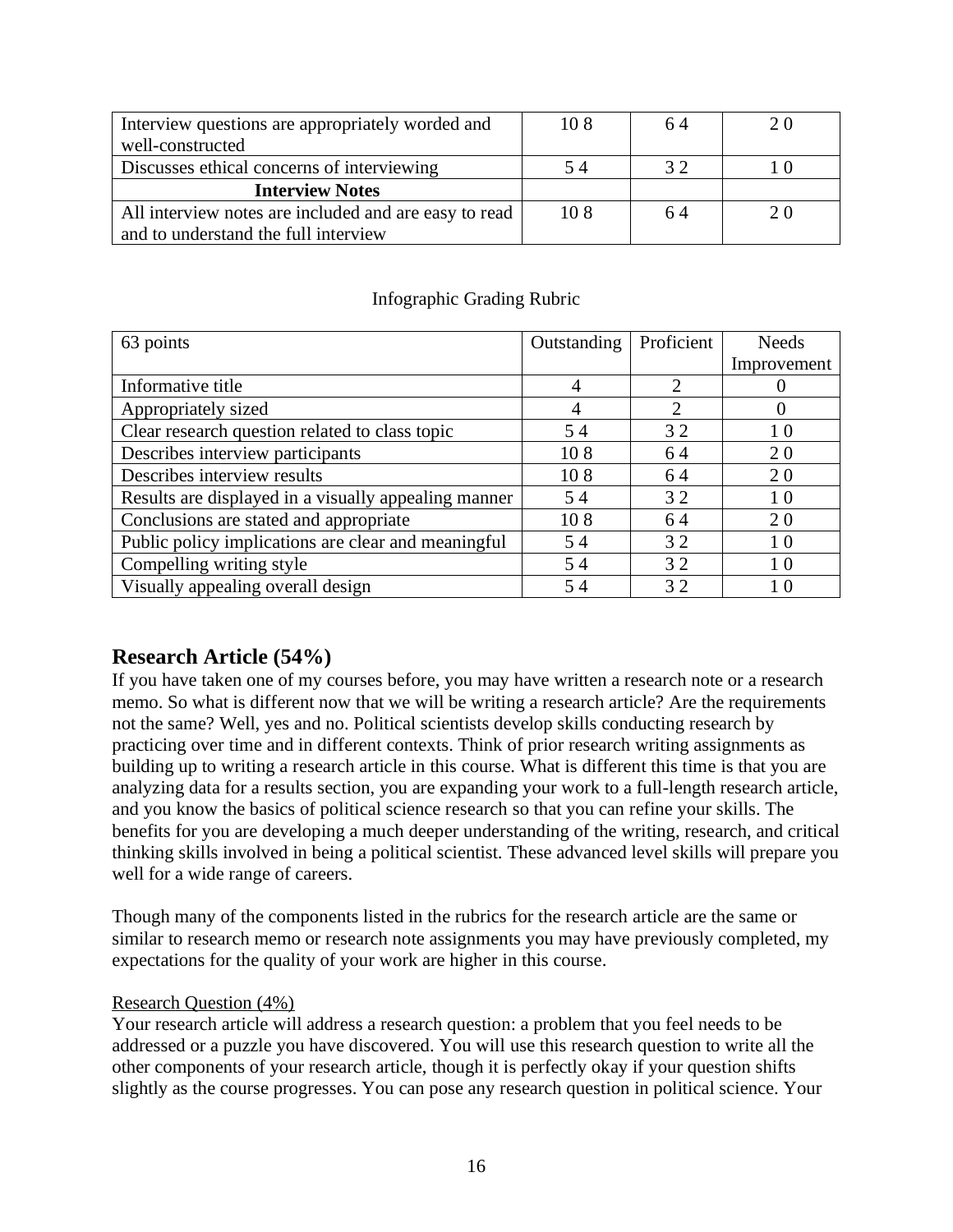research question and article must be different from any research questions you have used in previous courses.

For this assignment, write a *one sentence* research question followed by a 250-word description of your question. In the description, include why you think the question is interesting and how the question relates to contemporary issues in political science.

Evaluation: Your research question and paragraph description will be evaluated based on the following rubric.

| 21 points                                              | Outstanding                 | Proficient | Needs       |
|--------------------------------------------------------|-----------------------------|------------|-------------|
|                                                        |                             |            | Improvement |
| <b>Research Question</b>                               |                             |            |             |
| Is concise                                             | $\mathcal{D}_{\mathcal{L}}$ |            |             |
| Presents a puzzle/addresses a debate in the field or   | 54                          | 32         | 10          |
| in public policy                                       |                             |            |             |
| Sets up a project that is falsifiable, not descriptive | $\mathcal{D}_{\mathcal{A}}$ |            |             |
| Can plausibly be tested empirically                    | $\mathfrak{D}$              |            |             |
| <b>Description</b>                                     |                             |            |             |
| States why the question is relevant and important (at  | 54                          | 32         | 10          |
| least 4 sentences)                                     |                             |            |             |
| Describes how the question fits into contemporary      | 54                          | 32         | 10          |
| political discourse                                    |                             |            |             |

### Research Question Grading Rubric

Literature Review and Annotated Bibliography (10%)

A literature review focuses readers' attention on research that directly attempts to answer your research question. For this assignment, create an annotated bibliography by collecting at least ten scholarly sources that you cite in APSA format with a two-sentence explanation of how each source addresses your research question. Then, construct a 1,500 word literature review that contextualizes your research question within existing literature. **Literature reviews of fewer than 1,500 words not including the annotated bibliography will receive a 0.**

Evaluation: Your literature review and annotated bibliography will be evaluated based on the below rubric.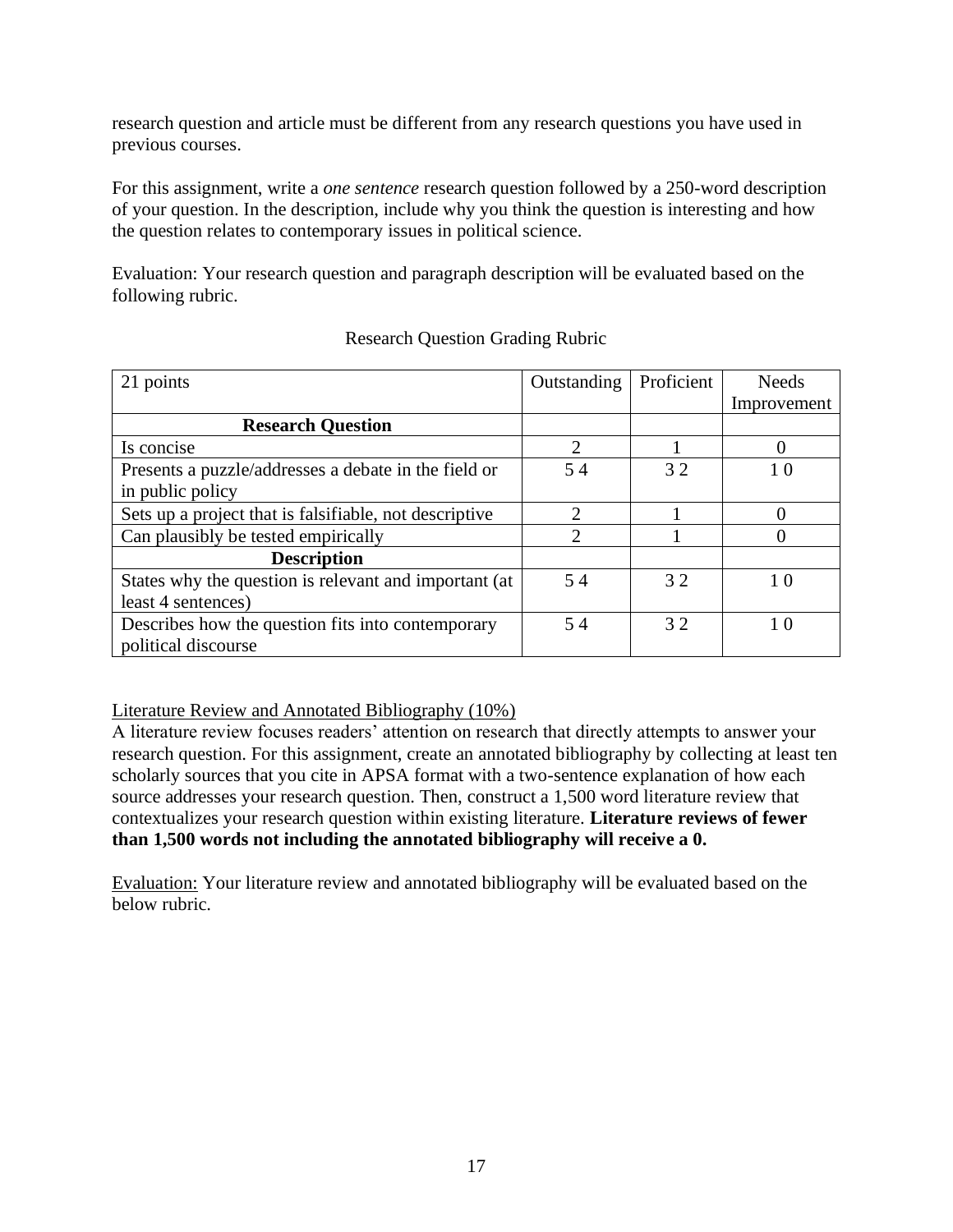| 122 points                                           | Outstanding    | Proficient     | <b>Needs</b>     |
|------------------------------------------------------|----------------|----------------|------------------|
|                                                      |                |                | Improvement      |
| <b>Source Selection</b>                              |                |                |                  |
| Uses APSA citation style                             | 108            | 64             | 20               |
| Cites at least ten sources                           | $\overline{4}$ | $\overline{c}$ | $\overline{0}$   |
| Includes a range of publication years                | $\overline{4}$ | $\overline{2}$ | $\boldsymbol{0}$ |
| Sources are canonical and/or closely related to the  | 54             | 32             | 10               |
| research question (only journal articles or academic |                |                |                  |
| books are cited, no websites or news stories)        |                |                |                  |
| Sources are grouped into "schools" depending on      | 108            | 64             | 20               |
| the theoretical arguments and empirical findings     |                |                |                  |
| Each school has a meaningful name                    | $\overline{4}$ | $\mathbf{2}$   | $\boldsymbol{0}$ |
| There are several sources for each school            | $\overline{4}$ | $\overline{2}$ | $\overline{0}$   |
| <b>Descriptions</b>                                  |                |                |                  |
| Each source is summarized in several sentences       | 108            | 64             | 20               |
| Each source has a description of how you plan to     | 108            | 64             | 20               |
| use the work in your article in several sentences    |                |                |                  |
| <b>Literature Review</b>                             |                |                |                  |
| Has an appropriate title                             | $\overline{4}$ | $\overline{2}$ | $\boldsymbol{0}$ |
| Begins with an introduction summarizing the          | 108            | 64             | 20               |
| "schools" and distinguishing your research question  |                |                |                  |
| from them                                            |                |                |                  |
| Does not summarize cited work                        | 54             | 32             | 1 <sub>0</sub>   |
| Only includes relevant sources for identifying a     | 108            | 64             | 20               |
| theoretical gap in the literature and building your  |                |                |                  |
| theoretical argument                                 |                |                |                  |
| Each paragraph is directly related toward            | 108            | 64             | 20               |
| contextualizing and describing the importance of     |                |                |                  |
| your research question                               |                |                |                  |
| Your research question is clear and clearly          | 108            | 64             | 20               |
| differentiated from prior work                       |                |                |                  |
| Minimal direct quotations are used                   | 54             | 32             | 10               |
| Ends with a conclusion discussing how your           | 54             | 32             | 10               |
| research question builds on the literature           |                |                |                  |
| Includes a word count (including only the literature | $\overline{2}$ |                | $\boldsymbol{0}$ |
| review, not references or annotated bibliography) at |                |                |                  |
| the top of the first page of the article             |                |                |                  |

## Literature Review and Annotated Bibliography Grading Rubric

## Theory  $(10\%)$

A theoretical argument provides justification for your hypothesis. We will work to develop a hypothesis backed by a theoretical argument.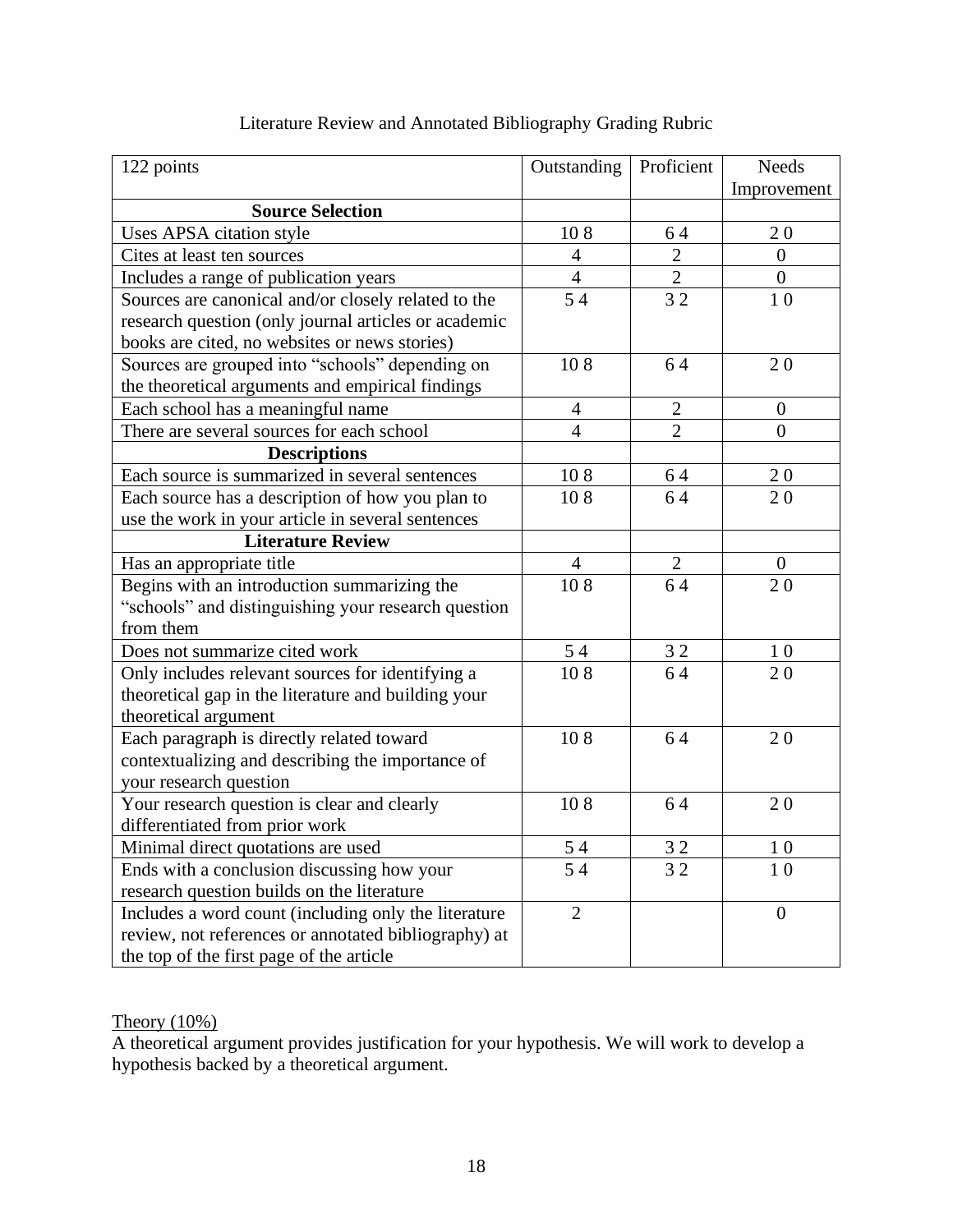Your theory paper will begin with a cover page called a change sheet that lists all of the changes you made to your literature review since you last submitted it. Please be detailed and list changes in either bullet or paragraph form.

You should then include a revised literature review (but not the annotated bibliography). You should include a theory paper of at least 1,500 words that meets the below requirements. Finally, you should include a references list in APSA format. **Theories of fewer than 1,500 words not including the literature review or references will receive a 0.**

Evaluation: Your theory will be evaluated based on the below rubric.

| 95 points                                            | Outstanding    | Proficient     | <b>Needs</b>   |
|------------------------------------------------------|----------------|----------------|----------------|
|                                                      |                |                | Improvement    |
| <b>Change sheet is detailed</b>                      | 10             | $\mathfrak{H}$ | $\Omega$       |
| <b>Revisions to Literature Review</b>                | 108            | 64             | 20             |
| <b>Theory Section</b>                                |                |                |                |
| Has an informative title                             | $\overline{4}$ | $\overline{2}$ | $\overline{0}$ |
| Transitions well from the literature review          | 54             | 32             | 10             |
| Begins with a summary paragraph stating the          | 108            | 64             | 20             |
| hypothesis and describing the steps that connect the |                |                |                |
| theoretical argument                                 |                |                |                |
| Uses a "flow diagram" and inserts an image of the    | 54             | 32             | 10             |
| diagram                                              |                |                |                |
| Explicitly walks through each step of the "flow      | 14 12          | 1086           | 420            |
| diagram" with appropriate justification              |                |                |                |
| Sources are appropriate and are cited as evidence,   | 108            | 64             | 20             |
| not summarized                                       |                |                |                |
| Addresses alternative mechanisms and explains why    | 54             | 32             | 10             |
| they are unlikely                                    |                |                |                |
| Concludes by restating your argument and how it is   | 54             | 32             | 10             |
| distinct from past explanations                      |                |                |                |
| <b>Hypothesis</b>                                    |                |                |                |
| Follows "if/then" format                             | 54             | 32             | 10             |
| Is clear and concise                                 | 54             | 32             | 10             |
| Is falsifiable                                       | 54             | 32             | 10             |
| Includes a word count (including only the theory     | $\overline{2}$ |                | $\overline{0}$ |
| section, not references or the literature review) at |                |                |                |
| the top of the first page of the article             |                |                |                |

### Theory Grading Rubric

### Research Design (12%)

The research design section describes how you plan to test your hypothesis. You are responsible for following through with the plan you articulate in your research design. Political scientists use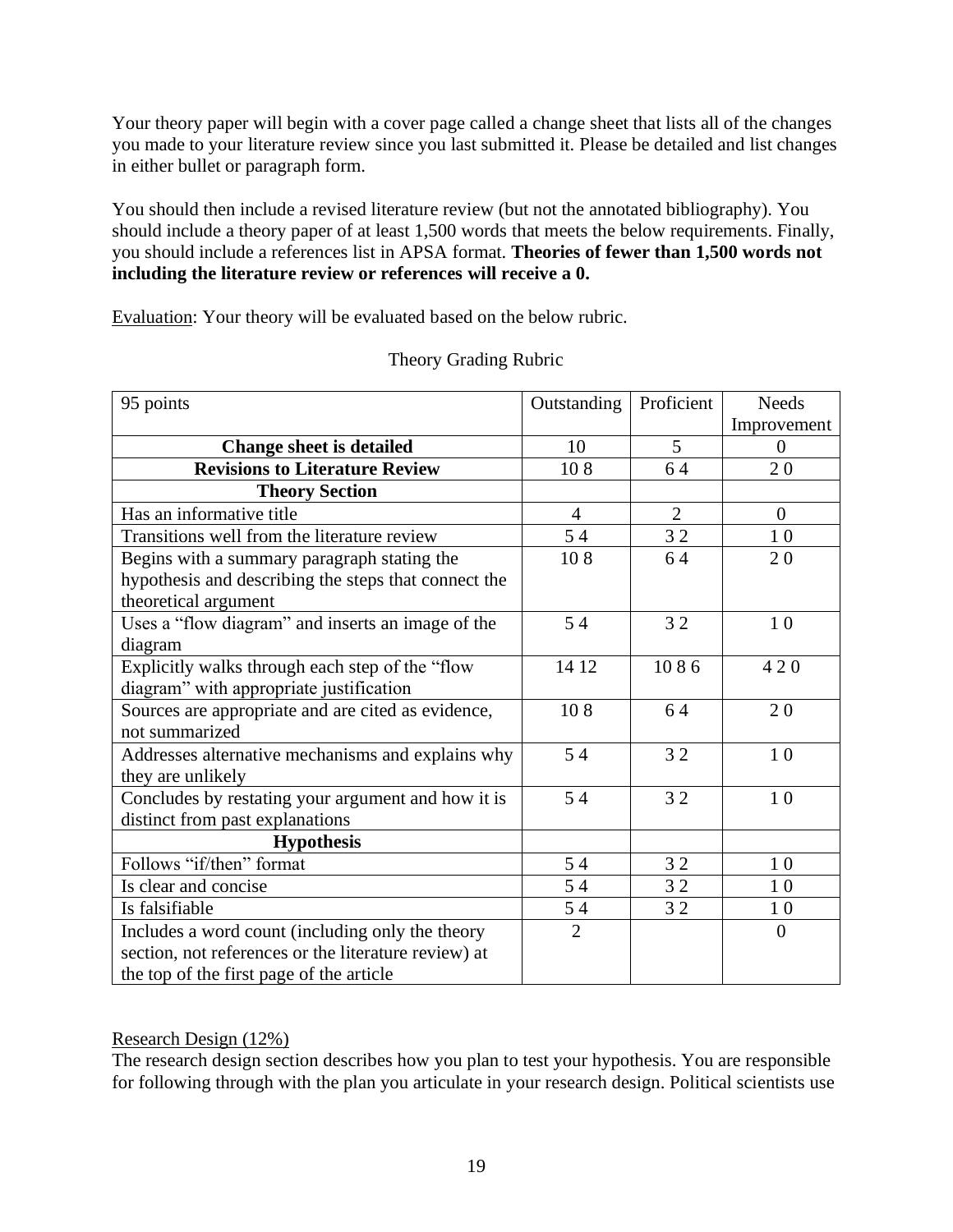many different research designs, and we will discuss a multitude of methodological approaches in this class.

For your research design part of your research article, you must propose analyzing existing empirical data. Doing so may not be the absolute best research design strategy (i.e., you might need to conduct an original survey or experiment to best test your question). If this is the case for your research article, you should describe the best strategy in the robustness checks section of your research design. However, since one objective of this course is to learn and practice quantitative research methods, the primary method of analysis that you should use in your research design is some form of regression using existing data. You will have the opportunity to think about qualitative research methods in the qualitative project.

Your research design paper will begin with a change sheet that lists all of the changes you made to your theory section since you last submitted it. You should then include your literature review and a revised theory section. You should include a research design paper of at least 2,000 words that meets the below requirements. Finally, you should include a references list in APSA format. **Research designs of fewer than 2,000 words not including the literature review, theory, or references will receive a 0.**

Evaluation: Some of what you will include in the research design section depends on the research methods you choose to employ, but most students will include these two units of analysis, one as their primary research design and one as an alternative research design.

- Geographic Area Unit of Analysis: Identify datasets with the independent and dependent variables you will use, and discuss how these variables measure the concepts you are interested in. Identify control variables and justify their inclusion. Discuss the best regression method to use based on the structure of your data (see me if you need help). Mention potential problems with your dataset in terms of its coverage, quality, and availability. If you find that the variable you need does not exist in a dataset, choose the variable that makes the most sense and justify how this variable is a decent proxy for the variable you really need to measure.
- Individual Unit of Analysis: In addition to the criteria described above, you should describe the target survey or experimental group, the sampling strategy, and the survey or experimental protocol. Describe the survey in detail and relate your protocol back to your hypothesis. Discuss ethical concerns with using human subjects for research.

| 110 points                                   | Outstanding   Proficient |     | <b>Needs</b> |
|----------------------------------------------|--------------------------|-----|--------------|
|                                              |                          |     | Improvement  |
| <b>Change sheet is detailed</b>              |                          |     |              |
| <b>Revisions to Theory Section</b>           | 108                      | 64  |              |
| <b>Research Design</b>                       |                          |     |              |
| Has an informative title                     |                          |     |              |
| Transitions well from the hypothesis section |                          | 3 つ |              |

### Research Design Grading Rubric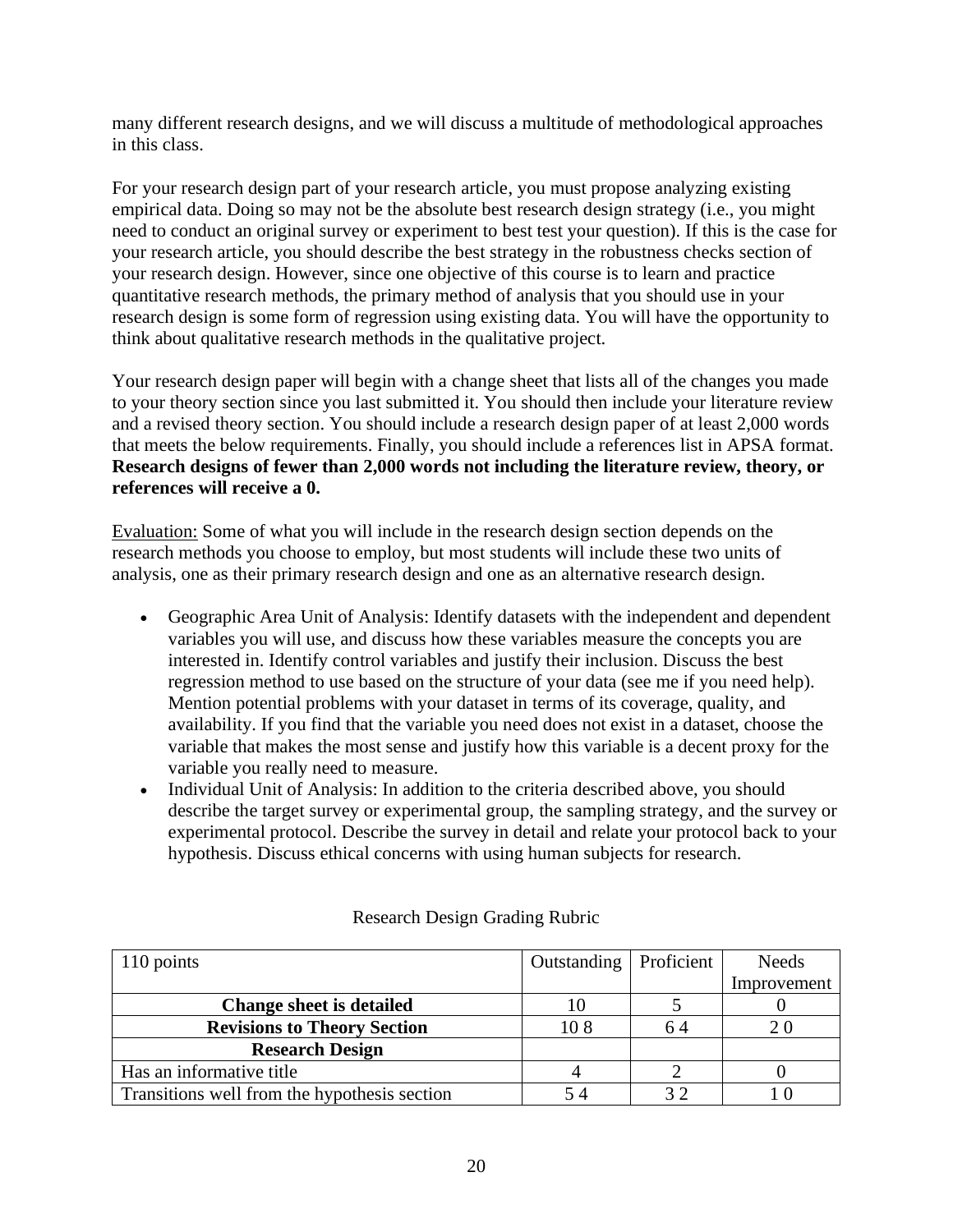| Describes the methodological approach you are         | 108            | 64             | 20       |
|-------------------------------------------------------|----------------|----------------|----------|
| taking and why it is appropriate                      |                |                |          |
| Explains case selection in detail with strengths and  | 108            | 64             | 20       |
| weaknesses                                            |                |                |          |
| Precisely describes data sources                      | 108            | 64             | 20       |
| Lists independent and dependent variables explicitly  | 4              | $\overline{2}$ | $\Omega$ |
| Describes how variables measure parts of your         | 54             | 32             | 10       |
| hypothesis                                            |                |                |          |
| Addresses validity and measurement issues with        | 54             | 32             | 10       |
| your variables                                        |                |                |          |
| Considers and describes control variables             | 54             | 32             | 10       |
| Discusses robustness checks or supplementary          | 54             | 32             | 10       |
| analyses                                              |                |                |          |
| Describes how well your research design can test      | 108            | 64             | 20       |
| your hypothesis, particularly causation               |                |                |          |
| Addresses weaknesses of your design and               | 108            | 64             | 20       |
| alternative research designs                          |                |                |          |
| Concludes by arguing why your design is preferable    | 54             | 32             | 10       |
| Includes a word count (including only the research    | $\overline{2}$ |                | $\Omega$ |
| design section, not references or the literature      |                |                |          |
| review or theory) at the top of the first page of the |                |                |          |
| article                                               |                |                |          |

### Research Article (18%)

Your research article will begin with a change that lists all of the changes you made to your research design section since you last submitted it. You should then include your literature review, theory, and a revised research design. To these sections, you will add your results section, plus an introduction, conclusion, and abstract. You will also attach your R code as an appendix. The final research article should be at least 6,000 words not including references or the R code in the appendix. A good upper bound is 7,000 words, though there is no strict maximum length. **Research articles of fewer than 6,000 words not including references will receive a 0.**

### Evaluation:

Results: Unlike other sections of a research article where there is a relatively straightforward "formula" you can follow, the results section is highly dependent on the research design you choose and the theory you are testing. The rubric for the results section asks you to present descriptive statistics, at least one figure, and at least one regression model.

The "provides sufficient evidence to test the hypothesis, given available data and time constraints" criterion in the rubric refers to the depth of your analysis. If you have a simple hypothesis, that may warrant only one main model and a robustness check model. However, if you are trying to measure a difficult concept (for example civil war), then you might need three models (one each for incidence, intensity, and duration). The number of regression models and the depth of your analysis is partially dictated by the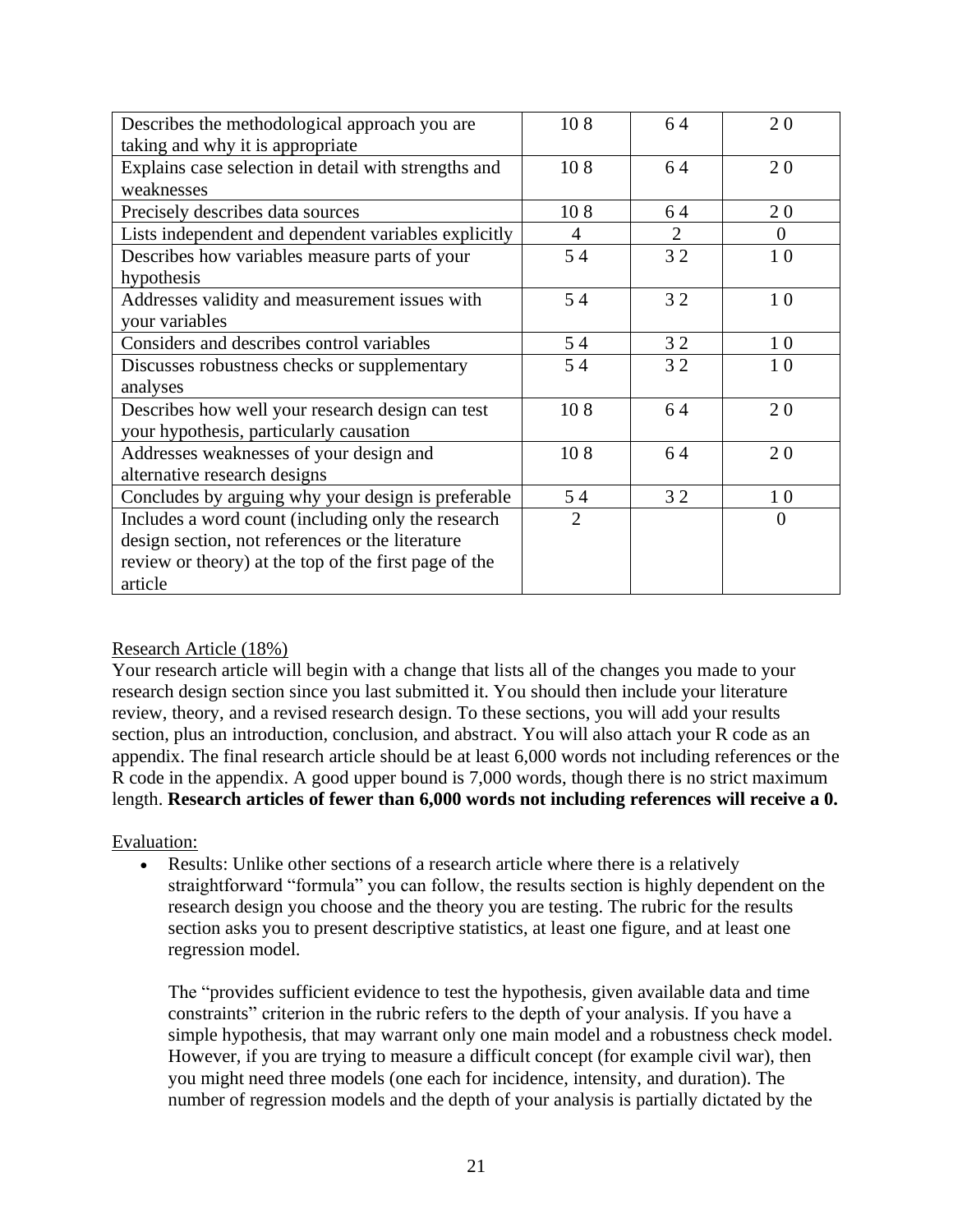question you ask and the research design you propose (as well as the data you have available given the time constraint). Just present as much analysis as you can within the word limit and you should do well.

- R Code: You must attach a complete copy of the R code you used to conduct the analysis. Put the appendix at the end of your article, following the references section.
- Abstract: Provide a cohesive 150 word summary of your paper that states the research question, identifies a gap in the literature, describes your hypothesis and methods, and briefly states your main result (that you expect to find if you did the analysis) and contribution.
- Introduction: Begin your introduction with a compelling case study or question that frames the reason why the paper is important. Devote subsequent paragraphs to summarizing each section of your paper including the literature review, theory and hypothesis, research design and methods, results, and conclusions/implications.
- Conclusion: Briefly restate the research question, your hypothesis, and your findings. Discuss why these findings are important. You can bring in your public policy implications from your briefing paper if you like. Describe any limitations to your study, and discuss future possibilities for research related to your topic.

| 259 points                                           | Outstanding    | Proficient     | <b>Needs</b>   |
|------------------------------------------------------|----------------|----------------|----------------|
|                                                      |                |                | Improvement    |
| <b>Change sheet is detailed</b>                      | 10             | 5              | $\overline{0}$ |
| <b>Revisions to Research Design</b>                  | 108            | 64             | 20             |
| <b>Results</b>                                       |                |                |                |
| Has an informative title                             | $\overline{4}$ | $\overline{2}$ | $\mathbf{0}$   |
| Transitions well from the research design section    | 54             | 32             | 10             |
| Begins with a paragraph summarizing the results      | 54             | 32             | 10             |
| and the methods used to obtain the results           |                |                |                |
| Uses appropriate statistical terminology             | 54             | 32             | 10             |
| Presents a table of descriptive statistics           | 54             | 32             | 10             |
| Interprets each descriptive statistic correctly and  | 108            | 64             | 20             |
| draws implications relevant to the hypotheses from   |                |                |                |
| the descriptive statistics                           |                |                |                |
| Presents at least one main regression model          | 54             | 32             | 10             |
| Explicitly describes the regression method used and  | 108            | 64             | 20             |
| how it works                                         |                |                |                |
| Interprets each regression coefficient correctly and | 108            | 64             | 20             |
| relates them to the hypotheses being tested          |                |                |                |
| Describes the substantive significance of each       | 108            | 64             | 20             |
| regression coefficient                               |                |                |                |
| Presents and interprets at least one additional      | 108            | 64             | 20             |
| regression model as a robustness check               |                |                |                |
| Presents at least one figure                         | 54             | 32             | 10             |

### Research Article Grading Rubric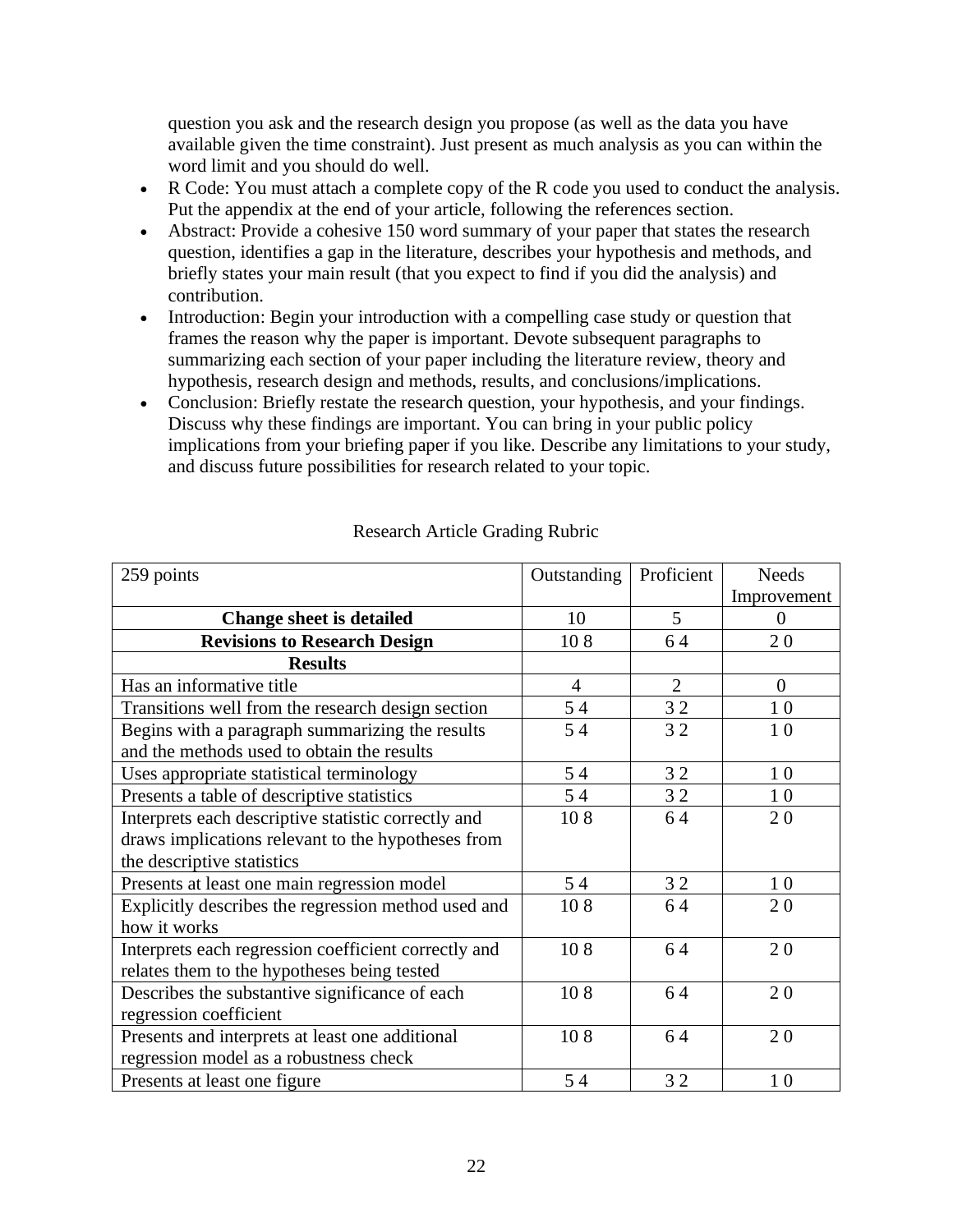| Describes the figure in detail and how the figure    | 108            | 64             | 20               |
|------------------------------------------------------|----------------|----------------|------------------|
| relates to the hypothesis                            |                |                |                  |
| Concludes by reviewing the evidence and whether      | 108            | 64             | 20               |
| the hypotheses were supported                        |                |                |                  |
| Provides sufficient evidence to test the hypothesis, | 14 12          | 1086           | 420              |
| given available data and time constraints            |                |                |                  |
| <b>R</b> Code                                        |                |                |                  |
| R code is provided as an appendix                    | 108            | 64             | 20               |
| R code is easy to understand (use the # symbol to    | 108            | 64             | 20               |
| put text comments in your code to help readers       |                |                |                  |
| understand what you are doing)                       |                |                |                  |
| <b>Article Title</b>                                 |                |                |                  |
| Is informative about the entire research project     | 54             | 32             | 10               |
| Is appealing and interesting                         | $\overline{4}$ | $\overline{2}$ | $\boldsymbol{0}$ |
| <b>Abstract</b>                                      |                |                |                  |
| Is under 150 words                                   | $\overline{4}$ | $\overline{2}$ | $\overline{0}$   |
| Contains a motivating puzzle or purpose for          | 54             | 32             | 10               |
| performing the research                              |                |                |                  |
| Has a clear research question                        | 54             | 32             | 1 <sub>0</sub>   |
| Follows the order of the major sections of the paper | $\overline{4}$ |                | $\boldsymbol{0}$ |
| Contains simple sentences and avoids technical       | $\overline{4}$ | $\frac{2}{2}$  | $\overline{0}$   |
| jargon                                               |                |                |                  |
| <b>Conclusion</b>                                    |                |                |                  |
| Reminds the reader of the topic, literature,         | 54             | 32             | 10               |
| hypothesis and theory, and methods                   |                |                |                  |
| Discusses avenues for future research                | 54             | 32             | 1 <sub>0</sub>   |
| Describes why your finding is interesting and        | 108            | 64             | 20               |
| relevant for policymakers and scholars               |                |                |                  |
| Considers the generalizability and external validity | 54             | 32             | 10               |
| of your expected results                             |                |                |                  |
| <b>Introduction</b>                                  |                |                |                  |
| Begins with an anecdote, question, surprising        | 54             | 32             | 10               |
| case/fact to capture the reader's attention          |                |                |                  |
| States the research question clearly                 | 54             | 32             | 10               |
| Discusses the importance of the research question    | 108            | 64             | 20               |
| and its relevance given previous literature          |                |                |                  |
| Provides an overview of the entire paper             | 54             | 32             | 1 <sub>0</sub>   |
| Does not contain material copied from elsewhere in   | $\overline{4}$ | $\overline{2}$ | $\Omega$         |
| the article                                          |                |                |                  |
| <b>Cohesiveness, Creativity, and Effectiveness</b>   | 14 12          | 1086           | 420              |
| Includes a word count (not including the cover sheet | $\overline{2}$ |                | $\overline{0}$   |
| or references) at the top of the first page of the   |                |                |                  |
| article                                              |                |                |                  |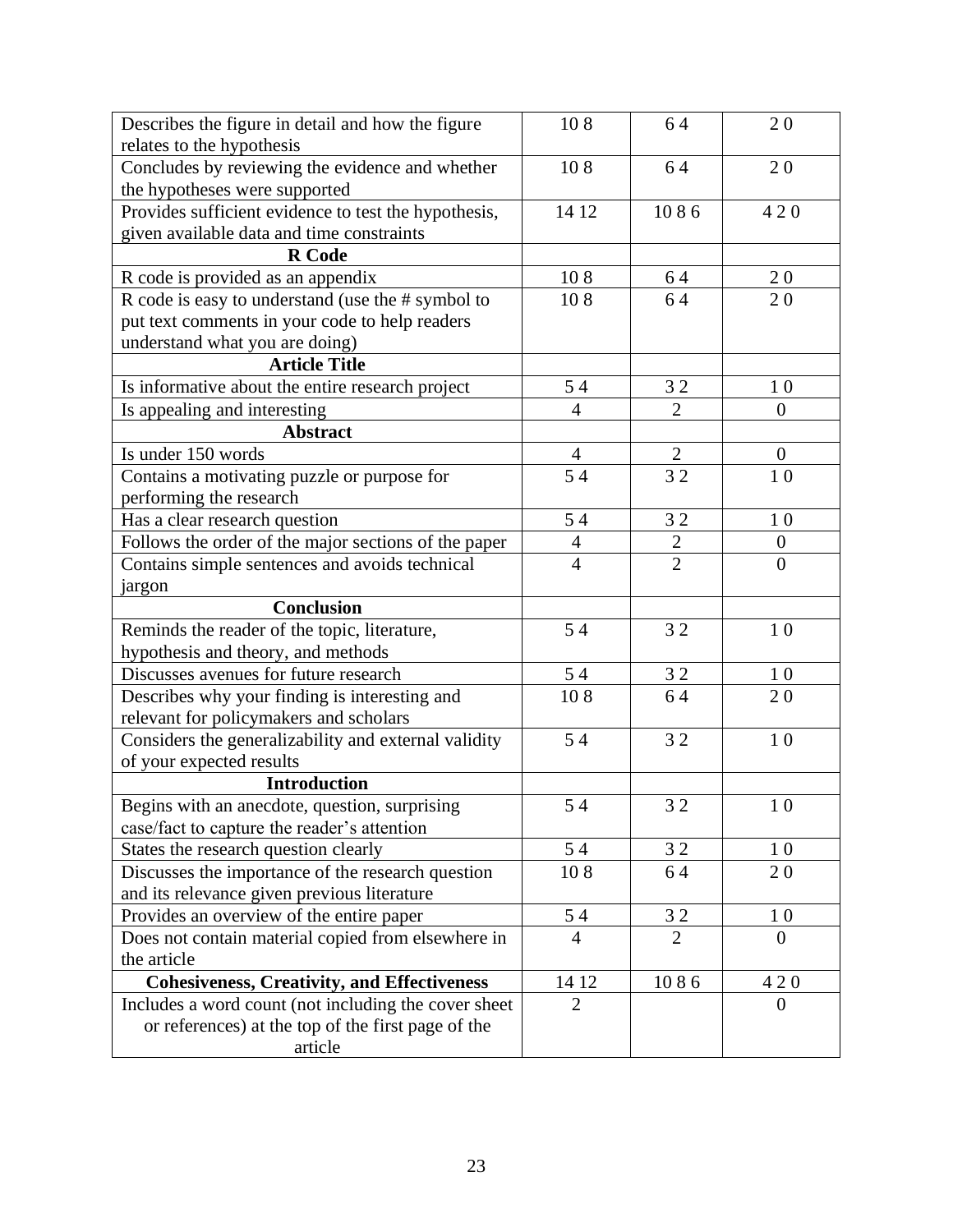# **University Policies and Resources:**

- Coronavirus Policies:
	- o This course is occurring during the coronavirus pandemic. I understand that the pandemic may impact you and your family. If coronavirus impacts you, please communicate with me as soon as possible and follow all statewide, systemwide, and university-wide coronavirus-related policies and regulations.
	- o The classroom is designed to be a safe environment where everyone can learn. I ask for your help in maintaining this environment by following university guidelines.
	- o Students who miss face-to-face class for COVID-19 related reasons, and have followed University protocol, will have access to course materials on Moodle and the opportunity to turn in work completed during class with no penalty. The Dean of Students office will inform me if you have followed the appropriate reporting protocols.
	- o If I become ill or need to self-quarantine following potential exposure to COVID-19, I will communicate with you as quickly as possible. We will arrange to meet via Zoom or I will arrange for another faculty member to cover my class if necessary.
	- o Students can access COVID-19-related information, guidelines, FAQs, and policies at Louisiana Tech's website: [https://www.latech.edu/coronavirus/.](https://www.latech.edu/coronavirus/)
	- o Students who are feeling ill with COVID-19 symptoms, have been exposed to, or have tested positive for COVID-19 should not come to class and should contact Stacy Gilbert, Dean of Student Services and Academic Support [\(stacyc@latech.edu\)](mailto:stacyc@latech.edu). If experiencing symptoms, please contact Tech Care at 318- 257-4866 or your family physician for an appointment.
	- o The direct link to the reporting protocol for students exposed to, displaying symptoms of, or testing positive for COVID-19 is located at [https://www.latech.edu/coronavirus/return-to-campus-plan/.](https://www.latech.edu/coronavirus/return-to-campus-plan/for-students/) Students must reach out to Stacy Gilbert, Dean of Student Services & Academic Support, at [stacyc@latech.edu](mailto:stacyc@latech.edu) for help with accommodations and additional information. Accommodations may not be granted until proper University protocol has been followed. Short-term COVID-19 accommodations are not disability accommodations.
	- o Failure to comply with the Safety Protocols listed in the Back to Campus Culture of Caring booklet, [latech.edu/documents/2020/07/covid-return-book.pdf/](http://latech.edu/documents/2020/07/covid-return-book.pdf), specifically states on pages 5-7 about masks and social distancing, could result in students being in violation of the Classroom Behavior Policy listed on page 123 of the Student Handbook [latech.edu/documents/2018/09/student-handbook.pdf.](http://latech.edu/documents/2018/09/student-handbook.pdf)
- Accommodations: Students needing testing or classroom accommodations based on a disability are encouraged to discuss those needs with me as soon as possible. Please plan to make your request to me at the beginning of the quarter (during the first two weeks of classes) either during office hours or by appointment. Note: Prior to receiving disability accommodations, verification of eligibility from the Testing and Disability Services Office is needed. Disability information is confidential. Information for Testing and Disability Services may be obtained in Wyly Tower 318